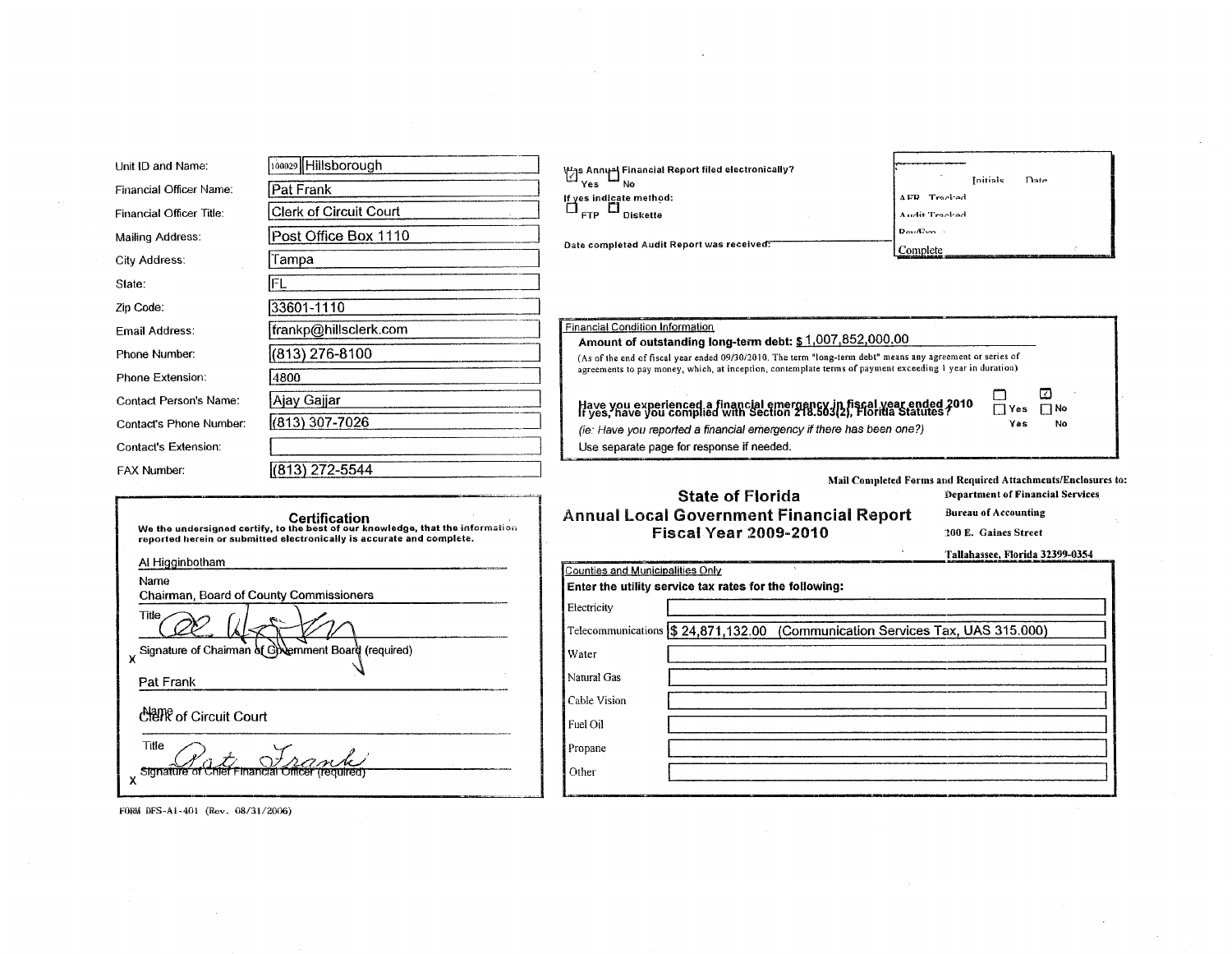## DEPENDENT DISTRICT REPORTING - Part 1

The special districts listed below are identified by the Department of Community Affairs as dependent on your county. Please indicate whether these districts have been included as component units in your report and the presentation according to the Governmental Accounting Standards Board, Statement 14, The Financial Reporting Entity.

"Independently Reported" should include only dependent districts that are not component units of your reporting entity. "No Report Submitted" should include any dependent districts that are component units and should have been included with your reporting entity but did not, or did not within a reasonable time, provide financial information necessary to comply with Section 218.32(1), F.S.

Please list any other component units which are included with your reporting entity that are not listed below. Include any independent special districts that are reported by your entity.

| 100029           | <b>Dependent Districts of Hillsborough County</b>                         | Blended in<br>Primary | Independently<br>Reported | Discretely<br>Presented | Zero<br>Revenues & | No Report<br>Submitted |
|------------------|---------------------------------------------------------------------------|-----------------------|---------------------------|-------------------------|--------------------|------------------------|
|                  |                                                                           | Report                |                           |                         | Expenditures       |                        |
| 300587           | Arlington Special Dependent District                                      |                       |                           | $\mathbf X$             |                    |                        |
| 300588           | <b>Bay Crest Special District</b>                                         |                       |                           | $\overline{X}$          |                    |                        |
| 300589           | <b>Beacon Meadows Service District</b>                                    |                       |                           | $\mathbf X$             |                    |                        |
| 300590           | Bloomingdale Oaks Service District                                        |                       |                           | $\mathbf X$             |                    |                        |
| 300591           | <b>Bloomingdale Special Tax District</b>                                  |                       |                           | $\overline{\textbf{X}}$ |                    |                        |
| 300592           | <b>Boyette Springs Special Dependent District</b>                         |                       |                           | $\mathbf X$             |                    |                        |
| 300593           | Brandon Groves North Service District                                     |                       |                           | $\overline{X}$          |                    |                        |
| 301295           | Brandon Hills Dependent Special Districts                                 |                       |                           | $\overline{X}$          |                    |                        |
| 300594           | Buckhorn Estates Special Dependent District                               |                       |                           | $\mathbf X$             |                    |                        |
| 301151           | Buckhorn Oaks Special Dependent District                                  |                       |                           | $\mathbf X$             |                    |                        |
| 300595           | Carrollwood Meadows Special District                                      |                       |                           |                         |                    | X                      |
| 300596           | Carrollwood North Special District                                        |                       |                           | $\mathbf X$             |                    |                        |
| 300597           | Carrollwood South Service District                                        |                       |                           | $\overline{X}$          |                    |                        |
| 300598           | Country Lakes Special Dependent Tax District                              |                       |                           | $\mathbf X$             |                    |                        |
| 300599           | Country Place Special Maintenance District                                |                       |                           | $\overline{X}$          |                    |                        |
| 300600           | Country Run Service District                                              |                       |                           |                         |                    | X                      |
| 301217           | Country Village Special Dependent Tax District                            |                       |                           | X                       |                    |                        |
| 300601           | Cove at Bayport Colony, The                                               |                       |                           | $\overline{X}$          |                    |                        |
| 301219           | East Lake Park Special Dependent Authority                                |                       |                           | $\overline{X}$          |                    |                        |
| 300602           | Hammock Woods Service District                                            |                       |                           | $\mathbf X$             |                    |                        |
| 300603           | Hickory Hill Special Dependent District                                   |                       |                           |                         |                    | X                      |
| 500057           | Hillsborough County City-County Planning Commission                       |                       |                           | X                       |                    |                        |
| 300604           | Hillsborough County Hospital Authority                                    |                       | $\mathbf X$               |                         |                    |                        |
| 300605           | Hillsborough County Industrial Dev Auth                                   |                       | $\overline{X}$            |                         |                    |                        |
| 300606           | Hillsborough Educational Facilities Authority                             |                       | $\overline{X}$            |                         |                    |                        |
| 300607           | Hillsborough Housing Finance Authority                                    |                       |                           | $\mathbf X$             |                    |                        |
| 300608           | Hunter's Lake Special Dependent Tax District                              |                       |                           | $\overline{X}$          |                    |                        |
| 300609           | Indian Hills-Hickory Rdge II Special Dep Tax Dist                         |                       |                           | $\overline{X}$          |                    |                        |
| 301542           | James L. Lunsford Law Library                                             |                       |                           | $\overline{X}$          |                    |                        |
| 301383           | Keystone Groves Lakes Dependent District                                  |                       |                           | $\overline{X}$          |                    |                        |
| 300610           | Lago Vista Maintenance District                                           |                       |                           | $\mathbf X$             |                    |                        |
| 300611           | Lake Brant Special Dependent District                                     |                       |                           | $\mathbf X$             |                    |                        |
| 300612           | Lake Heather Service District                                             |                       |                           | $\overline{\textbf{X}}$ |                    |                        |
| 301384           | Lake Magdalene Special Dependent District                                 |                       |                           | $\overline{X}$          |                    |                        |
| 300613           | Lake Magdalene Estates West                                               |                       |                           | $\overline{X}$          |                    |                        |
| 301317           | Lake Strawberry Special Dependent District                                |                       |                           | $\mathbf X$             |                    |                        |
|                  | 300614 Logan Gate Village Special Dependent District                      |                       |                           | $\overline{X}$          |                    |                        |
|                  | 300615 North Lakes Maintenance District                                   |                       |                           | $\overline{X}$          |                    |                        |
|                  | 300616 North Pointe Special Tax District                                  |                       |                           | $\mathbf X$             |                    |                        |
| 300617           | Northdale Special District                                                |                       |                           | $\overline{X}$          |                    |                        |
| 300618           | Pine Hollow Special Dependent District                                    |                       |                           | $\overline{\textbf{X}}$ |                    |                        |
| 301268           | Pine Meadows Special Dependent District                                   |                       |                           | $\overline{X}$          |                    |                        |
| 300619           | South Pointe Service District                                             |                       |                           | $\overline{\textbf{X}}$ |                    |                        |
| 300620           | Sugarwood Grove Special District                                          |                       |                           | $\overline{\textbf{X}}$ |                    |                        |
| 301155           | Tampa Shores Dependent Special District                                   |                       |                           | $\overline{X}$          |                    |                        |
| 300622           | <b>Tarawood Grove Special District</b>                                    |                       |                           | $\overline{X}$          |                    |                        |
| 300623           | Valrico Manor Special Dependent Tax District                              |                       |                           |                         |                    | X                      |
| 300624           | Village Estates West Special District                                     |                       |                           | $\mathbf X$             |                    |                        |
| 300625           | Waterford Special Dependent District                                      |                       |                           | $\mathbf X$             |                    |                        |
| 301523           | Westchester Special Dependent District<br>Westwood Dependent Tax District |                       |                           | $\mathbf X$             |                    |                        |
| 300626<br>300627 | Windemere Special Dependent District                                      |                       |                           | $\overline{X}$          |                    | $\mathbf X$            |
|                  |                                                                           |                       |                           |                         |                    |                        |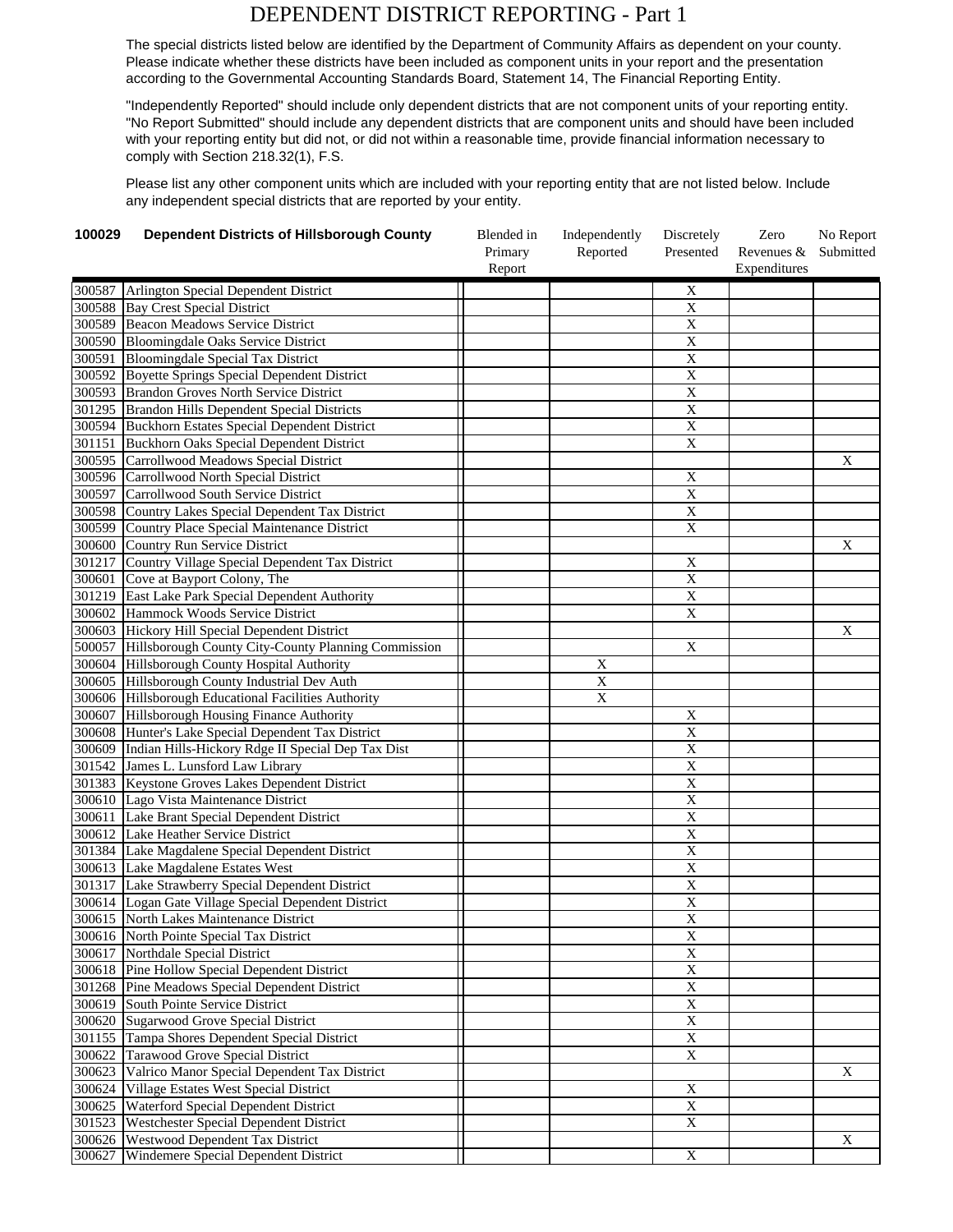## DEPENDENT DISTRICT REPORTING - Part 2

Use this part to report the total revenues and expenses of each local governmental entity that is a component unit included in the annual financial report of the reporting entity, either blended or discretely presented.

| 100029 | <b>Dependent Districts of Hillsborough County</b>   | <b>Total Revenues</b> | <b>Total Expenses</b> |
|--------|-----------------------------------------------------|-----------------------|-----------------------|
| 300587 | Arlington Special Dependent District                | 6,375                 | 14,180                |
| 300588 | <b>Bay Crest Special District</b>                   | 68,308                | 39,877                |
| 300589 | Beacon Meadows Service District                     | 24,937                | 27,905                |
| 300590 | <b>Bloomingdale Oaks Service District</b>           | 15,264                | 22,721                |
| 300591 | Bloomingdale Special Tax District                   | 632,565               | 643,190               |
| 300592 | Boyette Springs Special Dependent District          | 56,430                | 48,208                |
| 300593 | Brandon Groves North Service District               | 4,504                 | 1,982                 |
| 301295 | Brandon Hills Dependent Special District            | 17,849                | 18,946                |
| 300594 | Buckhorn Estates Special Dependent District         | 45,069                | 35,693                |
| 301151 | Buckhorn Oaks Special Dependent District            | 21,280                | 10,918                |
| 300595 | Carrollwood Meadows Special District                | $\ast$                | $\ast$                |
| 300596 | Carrollwood North Special District                  | 11,243                | 12,581                |
| 300597 | Carrollwood South Service District                  | 7,181                 | 7,120                 |
| 300598 | Country Lakes Special Dependent Tax District        | 8,640                 | 7,501                 |
| 300599 | Country Place Special Maintenance District          | 78,666                | 78,163                |
| 300600 | Country Run Service District                        | $\ast$                | $\ast$                |
| 301217 | Country Village Special Dependent District          | 7,919                 | 7,289                 |
| 300601 | Cove at Bayport Colony, The                         | 52,195                | 41,841                |
| 301219 | East Lake Park Special Dependent Authority          | 32,147                | 38,527                |
| 300602 | Hammock Woods Service District                      | 15,360                | 17,233                |
| 300603 | Hickory Hill Special Dependent District             | $\star$               | $\star$               |
| 500057 | Hillsborough County City-County Planning Commission | 4,755                 | 4,755                 |
| 300604 | Hillsborough County Hospital Authority              | not a component unit  |                       |
| 300605 | Hillsborough County Industrial Dev Auth             | not a component unit  |                       |
| 300606 | Hillsborough Educational Facilities Authority       | not a component unit  |                       |
| 300607 | Hillsborough Housing Finance Authority              | 1,054,503             | 507,469               |
| 300608 | Hunter's Lake Special Dependent Tax District        | 6,692                 | 7,492                 |
| 300609 | Indian Hills-Hickory Rdge II Special Dep Tax Dist   | 7,205                 | 7,063                 |
| 301542 | James L. Lunsford Law Library                       | 479,000               | 492,000               |
| 301383 | Keystone Groves Lakes Dependent District            | 6,900                 | 3,815                 |
| 300610 | Lago Vista Maintenance District                     | 31,611                | 35,969                |
| 300611 | Lake Brant Special Dependent District               | 4,146                 | 3,271                 |
| 300612 | Lake Heather Service District                       | 23,473                | 22,209                |
| 301384 | Lake Magdalene Special Dependent District           | 51,406                | 45,556                |
| 300613 | Lake Magdalene Estates West                         | 7,111                 | 5,357                 |
| 301317 | Lake Strawberry Special Dependent District          | 16,965                | 6,992                 |
| 300614 | Logan Gate Village Special Dependent District       | 128,551               | 116,892               |
| 300615 | North Lakes Maintenance District                    | 51,620                | 61,582                |
| 300616 | North Pointe Special Tax District                   | 37,267                | 15,132                |
| 300617 | Northdale Special District                          | 314,579               | 314,898               |
| 300618 | Pine Hollow Special Dependent District              | 6,827                 | 7,015                 |
| 301268 | Pine Meadows Special Dependent District             | 6,830                 | 4,653                 |
| 300619 | South Pointe Service District                       | 5,311                 | 4,801                 |
| 300620 | <b>Sugarwood Grove Special District</b>             | 11,577                | 8,375                 |
| 301155 | Tampa Shores Dependent Special District             | 18,232                | 18,279                |
| 300622 | Tarawood Grove Special District                     | 12,175                | 12,039                |
| 300623 | Valrico Manor Special Dependent Tax District        | $\star$               | $\star$               |
| 300624 | Village Estates West Special District               | 14,126                | 11,423                |
| 300625 | Waterford Special Dependent District                | 61,135                | 45,616                |
| 301523 | Westchester Special Dependent District              | 91,653                | 65,720                |
| 300626 | Westwood Dependent Tax District                     | $\star$               | $\approx$             |
|        |                                                     |                       |                       |
| 300627 | Windemere Special Dependent District                | 9,369                 | 9,109                 |

\* District that failed to submit financial statements to the County and therefore is not included here.

Total revenues and expenses shown above are presented using the accural basis of accounting as specified by Governmental Accounting Standards Board Statement Number 34. As a result, the expenses shown above exclude capital outlays.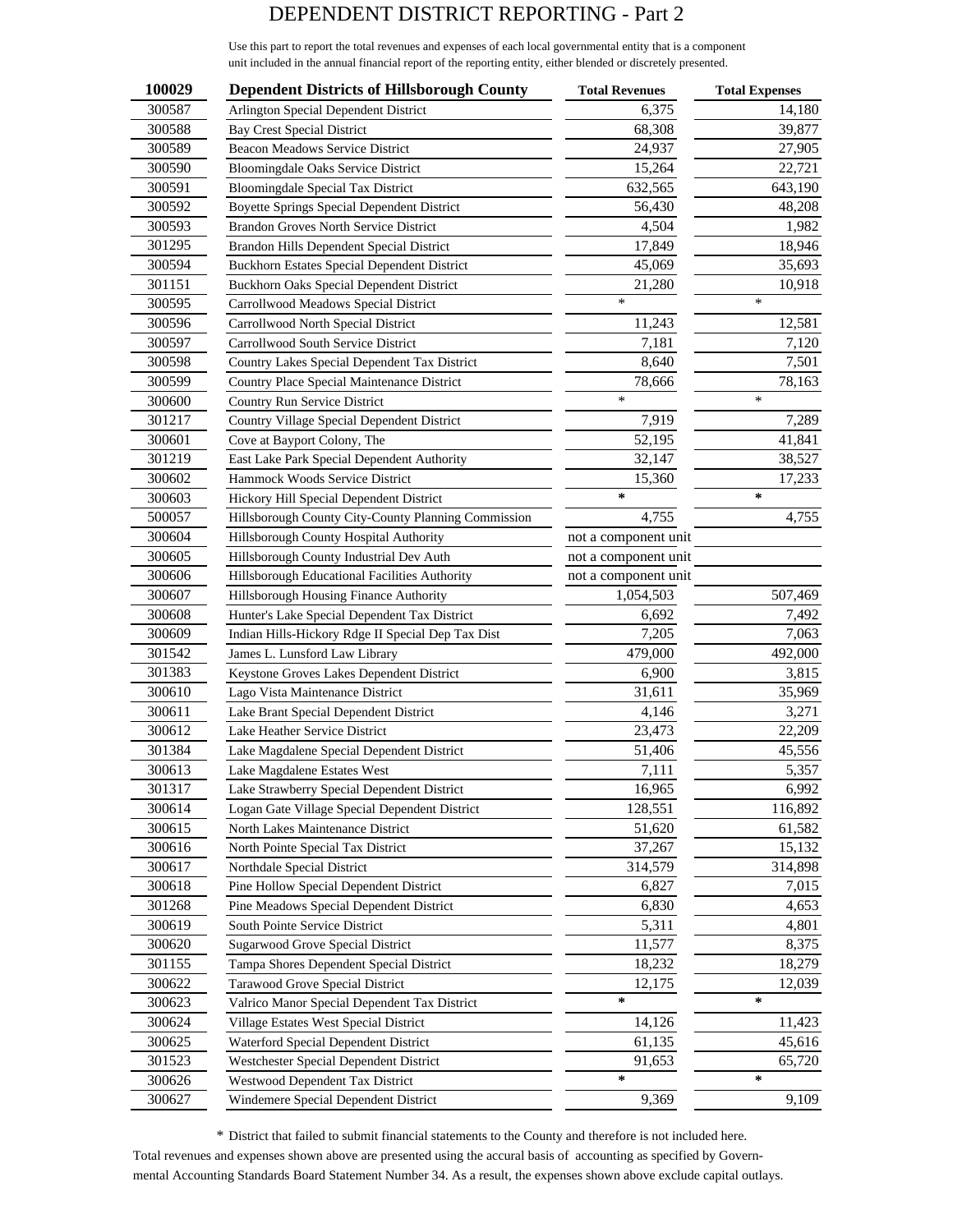| Revenues - Fiscal Year Ended 2010<br>UnitID: 100029 |                        | Local Government Name: Hillsborough County |                                         |                             |                       |                          | <b>Fund Groups</b>                          |                                   |                              |                          |                                            |                           | 02/02/2011                 |
|-----------------------------------------------------|------------------------|--------------------------------------------|-----------------------------------------|-----------------------------|-----------------------|--------------------------|---------------------------------------------|-----------------------------------|------------------------------|--------------------------|--------------------------------------------|---------------------------|----------------------------|
| <b>Account Description</b>                          | <b>Account</b><br>Code | General                                    | Countywide<br>Special<br><b>Purpose</b> | <b>Sales Tax</b><br>Revenue | Intergovt'l<br>Grants | County<br>Transportation | Infrastructure<br><b>Surtax</b><br>Projects | Water<br>Wastewater<br>Enterprise | Solid<br>Waste<br>Enterprise | NonMajor<br><b>Funds</b> | Internal<br><b>Service</b><br><b>Funds</b> | Component<br><b>Units</b> | <b>Total</b><br>Memorandum |
| Ad Valorem Taxes                                    | 311.000                | 588,287,098                                |                                         |                             |                       |                          |                                             |                                   |                              | 42,813,922               |                                            |                           | 631,101,020                |
| Sales, Use & Gas Tax - Local Option                 |                        |                                            |                                         |                             |                       |                          |                                             |                                   |                              |                          |                                            |                           |                            |
| Taxes                                               | 312.100                |                                            |                                         | 17,537,996                  |                       |                          |                                             |                                   |                              |                          |                                            |                           | 17,537,996                 |
| County Ninth-Cent Voted Fuel Tax                    | 312.300                |                                            |                                         |                             |                       | 6,680,499                |                                             |                                   |                              |                          |                                            |                           | 6,680,499                  |
| Local Option Fuel Tax/Alternative Fuel              |                        |                                            |                                         |                             |                       |                          |                                             |                                   |                              |                          |                                            |                           |                            |
| Tax                                                 | 312.410                |                                            |                                         |                             |                       | 24,830,105               |                                             |                                   |                              |                          |                                            |                           | 24,830,105                 |
| Discretionary Sales Surtaxes                        | 312.600                |                                            | 88,073,860                              | 88,073,757                  |                       |                          |                                             |                                   |                              |                          |                                            |                           | 176,147,617                |
| Communication Services Tax                          | 315.000                | 24,871,132                                 |                                         |                             |                       |                          |                                             |                                   |                              |                          |                                            |                           | 24,871,132                 |
| Occupational Licenses                               | 316.000                | 1,527,326                                  |                                         |                             |                       |                          |                                             |                                   |                              | 401,331                  |                                            |                           | 1,928,657                  |
| <b>Building Permits</b>                             | 322.000                | 11,890                                     |                                         |                             |                       |                          |                                             |                                   |                              | 8,961,594                |                                            |                           | 8,973,484                  |
| Franchise Fees-Water                                | 323.300                | 23,618                                     |                                         |                             |                       |                          |                                             |                                   |                              |                          |                                            |                           | 23,618                     |
| Franchise Fees-Sewer                                | 323.600                | 15,637                                     |                                         |                             |                       |                          |                                             |                                   |                              |                          |                                            |                           | 15,637                     |
| Impact Fees - Public Safety                         | 324.110                |                                            |                                         |                             |                       |                          |                                             |                                   |                              | 159,306                  |                                            |                           | 159,306                    |
|                                                     |                        |                                            |                                         |                             |                       |                          |                                             |                                   |                              |                          |                                            |                           |                            |
| Impact Fees-Physical Environment                    | 324.210                |                                            | 6,984,637                               |                             |                       |                          |                                             |                                   |                              |                          |                                            |                           | 6,984,637                  |
| Impact Fees-Transportation<br>Residential           | 324.310                |                                            |                                         |                             |                       | 2,250,279                |                                             |                                   |                              |                          |                                            |                           | 2,250,279                  |
| Impact Fees-Transportation<br>Commercial            | 324.320                |                                            |                                         |                             |                       | 539,721                  |                                             |                                   |                              |                          |                                            |                           | 539,721                    |
| Impact Fees-Culture & Recreation                    | 324.610                |                                            |                                         |                             |                       |                          |                                             |                                   |                              | 780,976                  |                                            |                           | 780,976                    |
| Special Assessments-Capital<br>Improvement          | 325.100                |                                            |                                         |                             |                       |                          |                                             |                                   |                              | 5,916,921                |                                            | 2,004,000                 | 7,920,921                  |
| Special Assessments-Service                         | 325.200                |                                            |                                         |                             |                       | 7,784,551                |                                             |                                   |                              |                          |                                            |                           | 7,784,551                  |
| Other Licenses, Permits, Fees                       | 329.000                | 592,633                                    | 494,772                                 |                             |                       |                          |                                             |                                   |                              |                          |                                            |                           | 1,087,405                  |
|                                                     |                        |                                            |                                         |                             |                       |                          |                                             |                                   |                              |                          |                                            |                           |                            |
| Federal Grants-General Government                   | 331.100                | 20,386                                     |                                         |                             | 3,611                 |                          |                                             |                                   |                              |                          |                                            |                           | 23,997                     |
| Federal Grants-Public Safety                        | 331.200                | 2,757,988                                  |                                         |                             | 3,624,883             |                          |                                             |                                   |                              | 4,444,578                |                                            |                           | 10,827,449                 |
|                                                     | <b>Fund Total:</b>     |                                            |                                         |                             |                       |                          |                                             |                                   |                              |                          |                                            |                           |                            |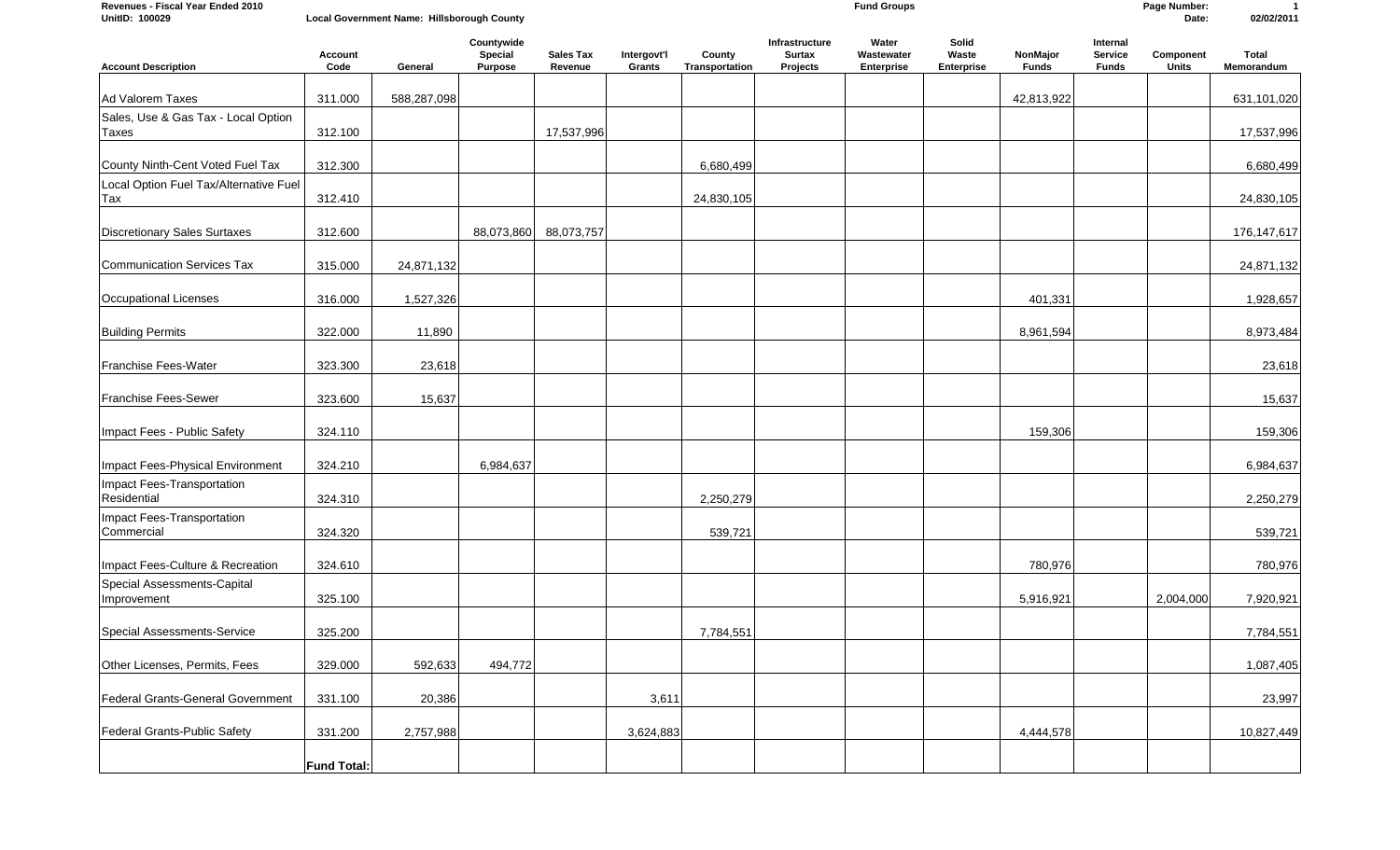| Revenues - Fiscal Year Ended 2010                          |                        |                                            |                                  |                             |                       |                          | <b>Fund Groups</b>                          |                                   |                                     |                          |                                     | Page Number:              | $\overline{2}$      |
|------------------------------------------------------------|------------------------|--------------------------------------------|----------------------------------|-----------------------------|-----------------------|--------------------------|---------------------------------------------|-----------------------------------|-------------------------------------|--------------------------|-------------------------------------|---------------------------|---------------------|
| UnitID: 100029                                             |                        | Local Government Name: Hillsborough County |                                  |                             |                       |                          |                                             |                                   |                                     |                          |                                     | Date:                     | 02/02/2011          |
| <b>Account Description</b>                                 | <b>Account</b><br>Code | General                                    | Countywide<br>Special<br>Purpose | <b>Sales Tax</b><br>Revenue | Intergovt'l<br>Grants | County<br>Transportation | Infrastructure<br><b>Surtax</b><br>Projects | Water<br>Wastewater<br>Enterprise | Solid<br>Waste<br><b>Enterprise</b> | NonMajor<br><b>Funds</b> | Internal<br>Service<br><b>Funds</b> | Component<br><b>Units</b> | Total<br>Memorandum |
|                                                            |                        |                                            |                                  |                             |                       |                          |                                             |                                   |                                     |                          |                                     |                           |                     |
| Federal Grants-Physical Environment<br><b>Water Supply</b> | 331.310                |                                            |                                  |                             | 15,060                |                          |                                             |                                   |                                     |                          |                                     |                           | 15,060              |
| Federal Grants-Other Physical<br>Environment               | 331.390                |                                            |                                  |                             | 759,633               |                          |                                             |                                   |                                     | 1,602,237                |                                     |                           | 2,361,870           |
| Federal Grants-Transportation Mass<br>Transit              | 331.420                |                                            |                                  |                             | 200,730               |                          |                                             |                                   |                                     |                          |                                     |                           | 200,730             |
| Federal Grants-Other Transportation                        | 331.490                |                                            |                                  |                             | 2,447,224             | 8,266,617                |                                             |                                   |                                     |                          |                                     |                           | 10,713,841          |
| Federal Grants-Economic<br>Environment                     | 331.500                |                                            |                                  |                             | 39,169,797            |                          |                                             |                                   |                                     |                          |                                     |                           | 39,169,797          |
| Federal Grants-Human Svcs-Health or<br>Hospitals           | 331.610                |                                            |                                  |                             | 3,430,167             |                          |                                             |                                   |                                     |                          |                                     |                           | 3,430,167           |
| Federal Grants-State Administered                          | 331.650                | 1,390,857                                  |                                  |                             |                       |                          |                                             |                                   |                                     |                          |                                     |                           | 1,390,857           |
| Federal Grants-Other Human Services                        | 331.690                | 6,300                                      |                                  |                             | 47,010,074            |                          |                                             |                                   |                                     |                          |                                     |                           | 47,016,374          |
| Federal Grants-Culture/Recreation                          | 331.700                |                                            |                                  |                             |                       |                          |                                             |                                   |                                     | 24,500                   |                                     |                           | 24,500              |
| Federal Grants-Other Federal Grants                        | 331.900                |                                            |                                  |                             | 2,662,923             |                          |                                             |                                   |                                     |                          |                                     |                           | 2,662,923           |
| Federal Payments in Lieu of Taxes                          | 333.000                | 786                                        |                                  |                             |                       |                          |                                             |                                   |                                     |                          |                                     |                           | 786                 |
| State Grants-Public Safety                                 | 334.200                |                                            |                                  |                             | 1,401,224             |                          |                                             |                                   |                                     |                          |                                     |                           | 1,401,224           |
| State Grants-Other Physical<br>Environment                 | 334.390                |                                            |                                  |                             | 2,567,997             |                          |                                             |                                   |                                     |                          |                                     |                           | 2,567,997           |
| State Grants-Other Transportation<br>Grants                | 334.490                |                                            |                                  |                             | 35,467                | 2,499,197                |                                             |                                   |                                     |                          |                                     |                           | 2,534,664           |
| State Grants-Economic Environment                          | 334.500                |                                            |                                  |                             | (81, 197)             | 1,202,177                |                                             |                                   |                                     |                          |                                     |                           | 1,120,980           |
| State Grants-Human Services-Health<br>or Hospitals         | 334.610                |                                            |                                  |                             | 213,940               |                          |                                             |                                   |                                     |                          |                                     |                           | 213,940             |
| State Grants-Other Human Services                          | 334.690                |                                            |                                  |                             | 4,329,618             |                          |                                             |                                   |                                     |                          |                                     |                           | 4,329,618           |
| State Grants-Culture/Recreation                            | 334.700                |                                            |                                  |                             | 369,603               |                          |                                             |                                   |                                     | 910,388                  |                                     |                           | 1,279,991           |
| State Grants - Child Dependency                            | 334.830                |                                            |                                  |                             | 71,880                |                          |                                             |                                   |                                     |                          |                                     |                           | 71,880              |
|                                                            | <b>Fund Total:</b>     |                                            |                                  |                             |                       |                          |                                             |                                   |                                     |                          |                                     |                           |                     |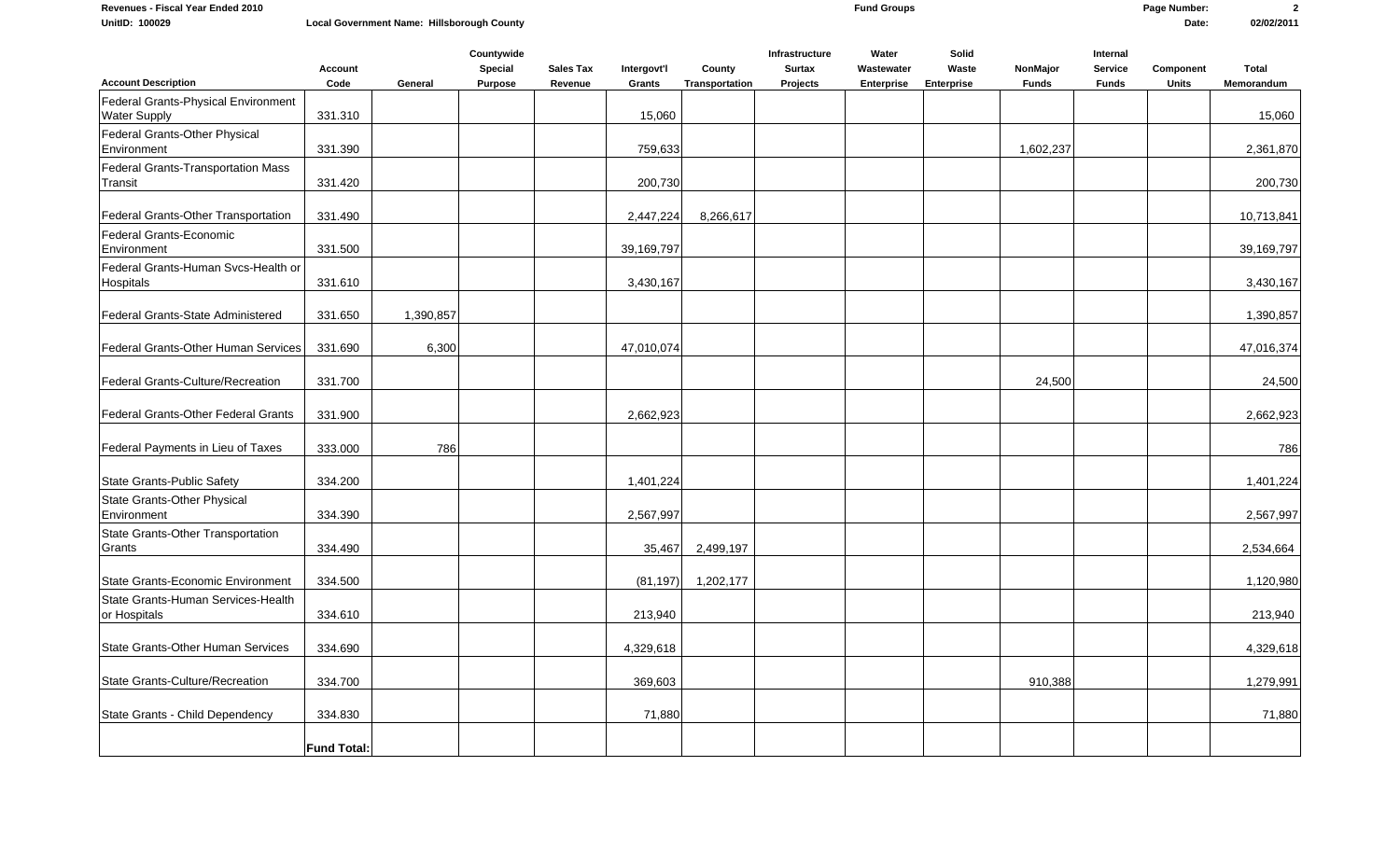| Revenues - Fiscal Year Ended 2010<br>UnitID: 100029                        |                    | Local Government Name: Hillsborough County |                                         |                             |                       |                          |                                             | <b>Fund Groups</b>                       |                                     | Page Number:<br>Date:    | 3<br>02/02/2011                            |                           |                            |
|----------------------------------------------------------------------------|--------------------|--------------------------------------------|-----------------------------------------|-----------------------------|-----------------------|--------------------------|---------------------------------------------|------------------------------------------|-------------------------------------|--------------------------|--------------------------------------------|---------------------------|----------------------------|
| <b>Account Description</b>                                                 | Account<br>Code    | General                                    | Countywide<br>Special<br><b>Purpose</b> | <b>Sales Tax</b><br>Revenue | Intergovt'l<br>Grants | County<br>Transportation | Infrastructure<br><b>Surtax</b><br>Projects | Water<br>Wastewater<br><b>Enterprise</b> | Solid<br>Waste<br><b>Enterprise</b> | NonMajor<br><b>Funds</b> | Internal<br><b>Service</b><br><b>Funds</b> | Component<br><b>Units</b> | <b>Total</b><br>Memorandum |
| <b>Other Court - Related Grants</b>                                        | 334.890            |                                            |                                         |                             | 5,145,677             |                          |                                             |                                          |                                     | 63,644                   |                                            |                           | 5,209,321                  |
| State Grants-Other State Grants                                            | 334.900            | 1,076                                      |                                         |                             | 1,618,902             |                          |                                             |                                          |                                     | 498,958                  |                                            |                           | 2,118,936                  |
| State Shared-General Government-<br>State Revenue Sharing Proceeds         | 335.120            | 16,926,102                                 | 6,752,474                               |                             |                       |                          |                                             |                                          |                                     |                          |                                            |                           | 23,678,576                 |
| State Shared-General Government-<br>Insurance Agents County Licenses       | 335.130            | 295,270                                    |                                         |                             |                       |                          |                                             |                                          |                                     |                          |                                            |                           | 295,270                    |
| State Shared-General Government-<br><b>Mobile Home Licenses</b>            | 335.140            | 445,682                                    |                                         |                             |                       |                          |                                             |                                          |                                     |                          |                                            |                           | 445,682                    |
| State Shared-General Government-<br>Alcoholic Beverage Licenses            | 335.150            | 385,755                                    |                                         |                             |                       |                          |                                             |                                          |                                     |                          |                                            |                           | 385,755                    |
| State Shared-General Government-<br>Racing Tax (Pari-Mutuel Distributions) | 335.160            | 446,500                                    |                                         |                             |                       |                          |                                             |                                          |                                     |                          |                                            |                           | 446,500                    |
| State Shared-General Government-<br>Cardroom Tax                           | 335.170            | 165,150                                    |                                         |                             |                       |                          |                                             |                                          |                                     |                          |                                            |                           | 165,150                    |
| Local Government Half-Cent Sales<br>Tax                                    | 335.180            |                                            |                                         | 73,552,571                  |                       |                          |                                             |                                          |                                     |                          |                                            |                           | 73,552,571                 |
| State Shared-Firefighters Supp Comp                                        | 335.210            | 206,184                                    |                                         |                             |                       |                          |                                             |                                          |                                     |                          |                                            |                           | 206,184                    |
| State Shared-Public Safety-911 Board<br><b>Distributions</b>               | 335.220            |                                            | 7,239,160                               |                             |                       |                          |                                             |                                          |                                     |                          |                                            |                           | 7,239,160                  |
| State Grants - Public Safety                                               | 335.230            |                                            |                                         |                             | (42, 551)             |                          |                                             |                                          |                                     |                          |                                            |                           | (42, 551)                  |
| State Shared-Other Public Safety                                           | 335.290            | 583                                        |                                         |                             | 143,168               |                          |                                             |                                          |                                     |                          |                                            |                           | 143,751                    |
| State Shared-Other Physical<br>Environment                                 | 335.390            |                                            | 962,993                                 |                             |                       |                          |                                             |                                          |                                     | 874,077                  |                                            |                           | 1,837,070                  |
| State Shared-Other Transportation                                          | 335.490            | 700                                        |                                         |                             |                       | 16,062,632               |                                             |                                          |                                     |                          |                                            |                           | 16,063,332                 |
| State Shared-Economic Environment                                          | 335.500            | 1,331                                      | 11,904                                  |                             | (426, 928)            |                          |                                             |                                          |                                     |                          |                                            |                           | (413, 693)                 |
| State Shared Rev-CCOC Trust Fund                                           | 335.800            |                                            |                                         |                             |                       |                          |                                             |                                          |                                     | 29,102,757               |                                            |                           | 29,102,757                 |
| State Shared-Other Human Services                                          | 335.690            | 41,743                                     |                                         |                             |                       |                          |                                             |                                          |                                     |                          | 428,000                                    |                           | 469,743                    |
| State Shared-Culture/Recreation                                            | 335.700            |                                            | 267,174                                 | 2,000,004                   |                       |                          |                                             |                                          |                                     |                          |                                            |                           | 2,267,178                  |
|                                                                            | <b>Fund Total:</b> |                                            |                                         |                             |                       |                          |                                             |                                          |                                     |                          |                                            |                           |                            |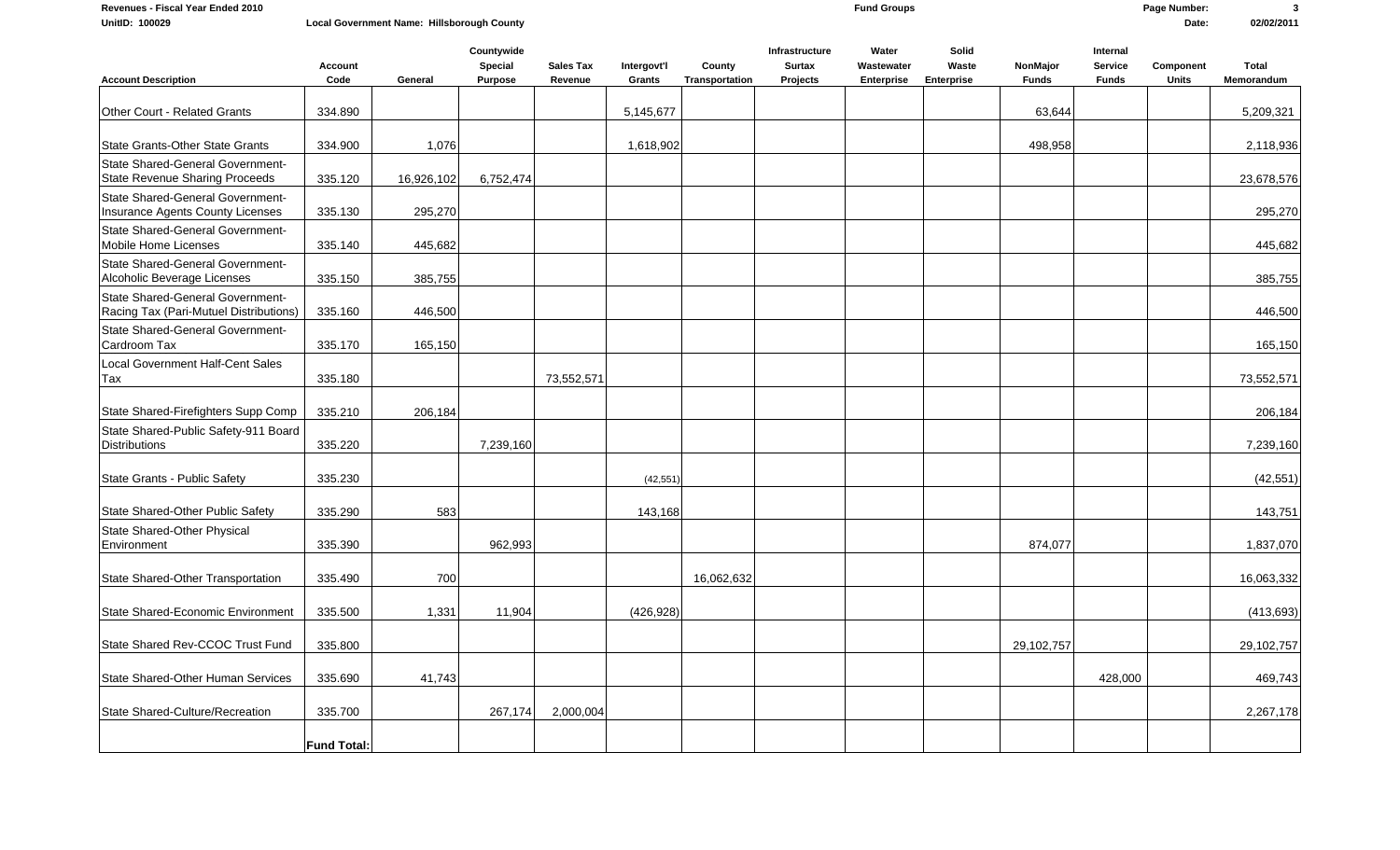| Revenues - Fiscal Year Ended 2010<br>UnitID: 100029                                      |                    | Local Government Name: Hillsborough County |                                         |                             |                       |                          |                                             | <b>Fund Groups</b>                       |                              | Page Number:<br>Date:    | 02/02/2011                                 |                           |                            |
|------------------------------------------------------------------------------------------|--------------------|--------------------------------------------|-----------------------------------------|-----------------------------|-----------------------|--------------------------|---------------------------------------------|------------------------------------------|------------------------------|--------------------------|--------------------------------------------|---------------------------|----------------------------|
| <b>Account Description</b>                                                               | Account<br>Code    | General                                    | Countywide<br>Special<br><b>Purpose</b> | <b>Sales Tax</b><br>Revenue | Intergovt'l<br>Grants | County<br>Transportation | Infrastructure<br><b>Surtax</b><br>Projects | Water<br>Wastewater<br><b>Enterprise</b> | Solid<br>Waste<br>Enterprise | NonMajor<br><b>Funds</b> | Internal<br><b>Service</b><br><b>Funds</b> | Component<br><b>Units</b> | <b>Total</b><br>Memorandum |
| Local Units - General Government                                                         | 337.100            |                                            |                                         |                             | 88,000                |                          |                                             |                                          |                              |                          |                                            |                           | 88,000                     |
| Local Units - Public Safety                                                              | 337.200            |                                            |                                         |                             | 94,156                |                          |                                             |                                          |                              |                          |                                            |                           | 94,156                     |
| Local Grants-Physical Environment                                                        | 337.300            | 4,477                                      |                                         |                             | 786,497               |                          |                                             |                                          |                              |                          |                                            |                           | 790,974                    |
| Local Grants-Transportation                                                              | 337.400            |                                            |                                         |                             |                       | 1,603,445                |                                             |                                          |                              |                          |                                            |                           | 1,603,445                  |
| Local Grants-Economic Environment                                                        | 337.500            |                                            |                                         |                             | (59, 948)             |                          |                                             |                                          |                              |                          |                                            |                           | (59, 948)                  |
| Local Grants-Other Local Grants                                                          | 337.900            | 19,096                                     |                                         |                             | 50,000                |                          |                                             |                                          |                              |                          |                                            |                           | 69,096                     |
| Charges for Services-General<br>Government- Recording Fees                               | 341.100            | 3,320,133                                  |                                         |                             |                       |                          |                                             |                                          |                              |                          |                                            |                           | 3,320,133                  |
| Public Records Modernization Trust<br>Fund                                               | 341.150            |                                            |                                         |                             |                       |                          |                                             |                                          |                              | 1,620,298                |                                            |                           | 1,620,298                  |
| \$2 BOCC Portion of \$4 Addn'l Svc<br>Charge                                             | 341.160            |                                            | 1,302,906                               |                             |                       |                          |                                             |                                          |                              |                          |                                            |                           | 1,302,906                  |
| <b>Charges for Services-General</b><br>Government- Internal Services Fees<br>and Charges | 341.200            |                                            |                                         |                             |                       |                          |                                             |                                          |                              |                          | 116,517,000                                |                           | 116,517,001                |
| Charges for Services-General<br>Government- Administrative                               | 341.300            | 127,354                                    |                                         |                             |                       |                          |                                             |                                          |                              | 757                      |                                            |                           | 128,111                    |
| Charges for Services-General<br>Government- Sheriff                                      | 341.520            | 2,308,650                                  | 63,880                                  |                             |                       |                          |                                             |                                          |                              |                          |                                            |                           | 2,372,530                  |
| Charges for Services-General<br>Government- Supervisor of Elections                      | 341.550            | 26,714                                     |                                         |                             |                       |                          |                                             |                                          |                              |                          |                                            |                           | 26,714                     |
| Charges for Services-General<br>Government- Cty Offic Comm & Fees                        | 341.800            | 17,471,954                                 |                                         |                             |                       |                          |                                             |                                          |                              | 10,167,125               |                                            |                           | 27,639,079                 |
| Charges for Services-Other General<br>Government Charges and Fees                        | 341.900            | 52,216,473                                 |                                         |                             | 842                   | 511                      |                                             |                                          |                              | 1,991,113                |                                            | 848,817                   | 55,057,756                 |
| Charges for Services-Public Safety-<br>Police                                            | 342.100            | 2,475,739                                  |                                         |                             |                       |                          |                                             |                                          |                              |                          |                                            |                           | 2,475,739                  |
| Charges for Services-Public Safety-<br><b>Fire Protection</b>                            | 342.200            | 1,795,090                                  |                                         |                             |                       |                          |                                             |                                          |                              |                          |                                            |                           | 1,795,090                  |
| Charges for Services-Public Safety-<br>Room and Board for Prisoners                      | 342.300            | 28,322                                     |                                         |                             |                       |                          |                                             |                                          |                              |                          |                                            |                           | 28,322                     |
| Charges for Services-Public Safety-<br>Protective Inspections                            | 342.500            | 368,824                                    |                                         |                             |                       |                          |                                             |                                          |                              |                          |                                            |                           | 368,824                    |
|                                                                                          | <b>Fund Total:</b> |                                            |                                         |                             |                       |                          |                                             |                                          |                              |                          |                                            |                           |                            |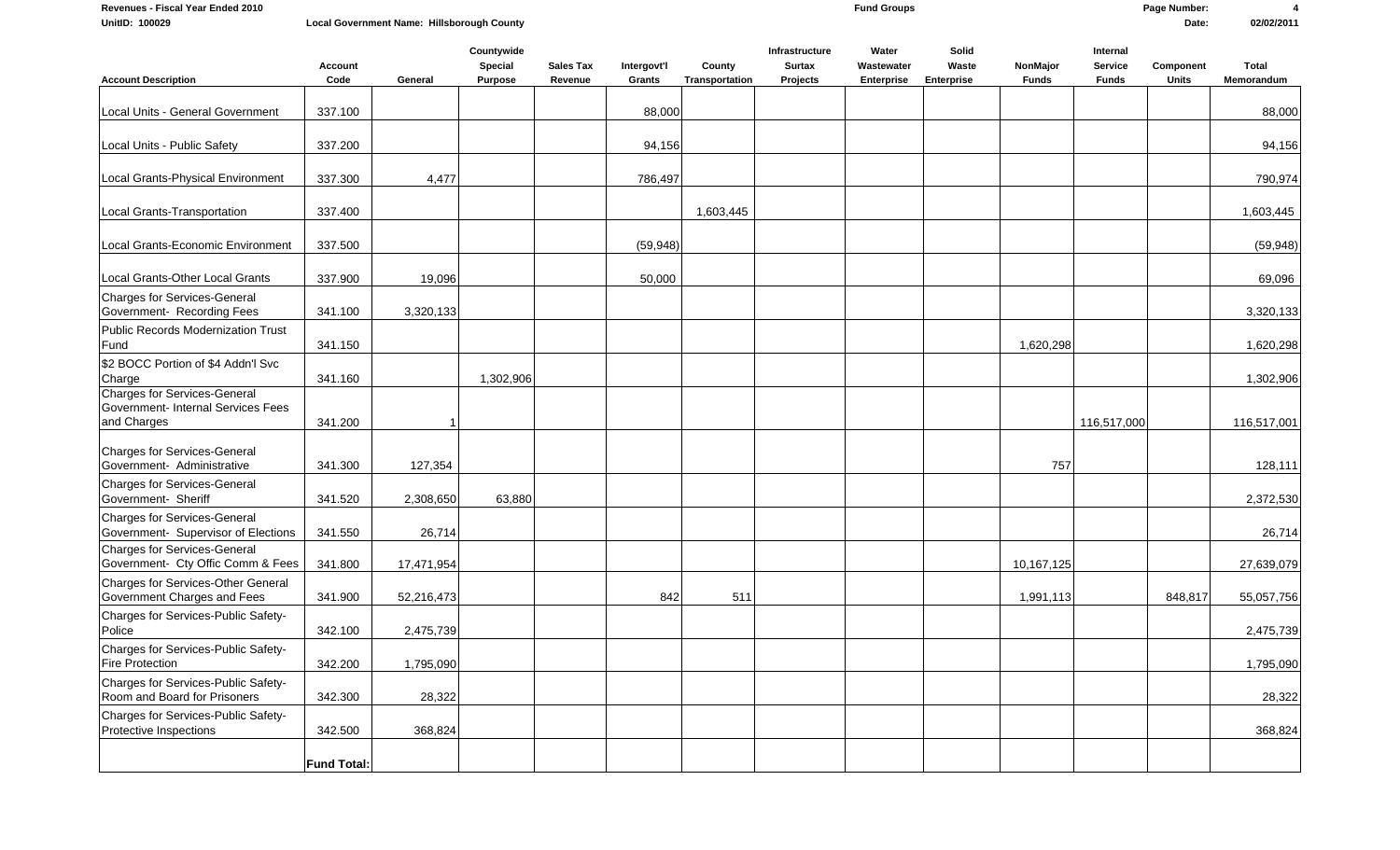| Revenues - Fiscal Year Ended 2010<br>UnitID: 100029                      | <b>Fund Groups</b><br>Local Government Name: Hillsborough County |           |                                         |                             |                       |                          |                                             |                                          |                                     |                          |                                            | Page Number:<br>Date:     | 02/02/2011                 |
|--------------------------------------------------------------------------|------------------------------------------------------------------|-----------|-----------------------------------------|-----------------------------|-----------------------|--------------------------|---------------------------------------------|------------------------------------------|-------------------------------------|--------------------------|--------------------------------------------|---------------------------|----------------------------|
| <b>Account Description</b>                                               | Account<br>Code                                                  | General   | Countywide<br>Special<br><b>Purpose</b> | <b>Sales Tax</b><br>Revenue | Intergovt'l<br>Grants | County<br>Transportation | Infrastructure<br><b>Surtax</b><br>Projects | Water<br>Wastewater<br><b>Enterprise</b> | Solid<br>Waste<br><b>Enterprise</b> | NonMajor<br><b>Funds</b> | Internal<br><b>Service</b><br><b>Funds</b> | Component<br><b>Units</b> | <b>Total</b><br>Memorandum |
| Charges for Services-Public Safety-<br><b>Ambulance Fees</b>             | 342.600                                                          | 9,488,086 |                                         |                             |                       |                          |                                             |                                          |                                     |                          |                                            |                           | 9,488,086                  |
| Charges for Services-Other Public<br>Safety                              | 342.900                                                          | 83,190    | 548,887                                 |                             | 12,149                |                          |                                             |                                          |                                     |                          |                                            |                           | 644,226                    |
| Charges for Services-Physical<br>Environment- Garbage/Solid Waste        | 343.400                                                          |           |                                         |                             |                       |                          |                                             |                                          | 97,793,000                          |                          |                                            |                           | 97,793,000                 |
| Charges for Services-Physical<br>Enviroment- Water/Sewer Comb Utility    | 343.600                                                          |           |                                         |                             |                       |                          |                                             | 177,315,000                              |                                     |                          |                                            |                           | 177,315,000                |
| Charges for Services-Physical Environ-<br>Conservation and Resource Mgmt | 343.700                                                          | 1,398,915 |                                         |                             |                       |                          |                                             |                                          |                                     | 961,850                  |                                            |                           | 2,360,765                  |
| Charges for Services-Other Physical<br><b>Enviroment Charges</b>         | 343.900                                                          | 1,554,338 | 15,726                                  |                             | 29,099                | 235,652                  |                                             |                                          |                                     | 43,800                   |                                            |                           | 1,878,615                  |
| Charges for Services-Transportation-<br>Parking Facilities               | 344.500                                                          | 857,989   |                                         |                             |                       |                          |                                             |                                          |                                     |                          |                                            |                           | 857,989                    |
| Charges for Services-Other<br>Transportation                             | 344.900                                                          | 1,457,703 |                                         |                             | 40,452                | 2,814,055                |                                             |                                          |                                     |                          |                                            |                           | 4,312,210                  |
| Charges for Services-Economic<br><b>Environment- Housing</b>             | 345.100                                                          |           |                                         |                             |                       |                          |                                             |                                          |                                     |                          |                                            | 908,000                   | 908,000                    |
| Charges for Services-Other Economic<br><b>Envronment Charges</b>         | 345.900                                                          | 74,001    |                                         |                             |                       |                          |                                             |                                          |                                     |                          |                                            |                           | 74,001                     |
| Charges for Services-Human Services-<br><b>Health Inspection Fees</b>    | 346.100                                                          | 312,462   |                                         |                             |                       |                          |                                             |                                          |                                     |                          |                                            |                           | 312,462                    |
| Charges for Services-Other Human<br>Services Charges                     | 346.900                                                          | 341,979   | 1,716                                   |                             | 1,210,577             |                          |                                             |                                          |                                     |                          |                                            |                           | 1,554,272                  |
| Charges for Services-<br>Culture/Recreation-Libraries                    | 347.100                                                          |           |                                         |                             |                       |                          |                                             |                                          |                                     | 53,890                   |                                            |                           | 53,890                     |
| Charges for Services-<br>Culture/Recreation- Parks and Rec               | 347.200                                                          | 4,355,267 |                                         |                             |                       |                          |                                             |                                          |                                     |                          |                                            |                           | 4,355,267                  |
| Charges for Services-<br>Culture/Recreation- Special Events              | 347.400                                                          |           |                                         |                             |                       |                          |                                             |                                          |                                     | 394,830                  |                                            |                           | 394,830                    |
| Charges for Services-<br>Culture/Recreation- Special Rec Fac             | 347.500                                                          | 154,041   |                                         |                             |                       |                          |                                             |                                          |                                     |                          |                                            |                           | 154,041                    |
| Services-Other Culture/Recreation                                        | 347.900                                                          | 203,118   |                                         |                             |                       | 68,485                   |                                             |                                          |                                     |                          |                                            |                           | 271,603                    |
| Court Related Revenues-<br>Probation/Alternative                         | 348.880                                                          | 83,229    |                                         |                             |                       |                          |                                             |                                          |                                     |                          |                                            |                           | 83,229                     |
|                                                                          | <b>Fund Total:</b>                                               |           |                                         |                             |                       |                          |                                             |                                          |                                     |                          |                                            |                           |                            |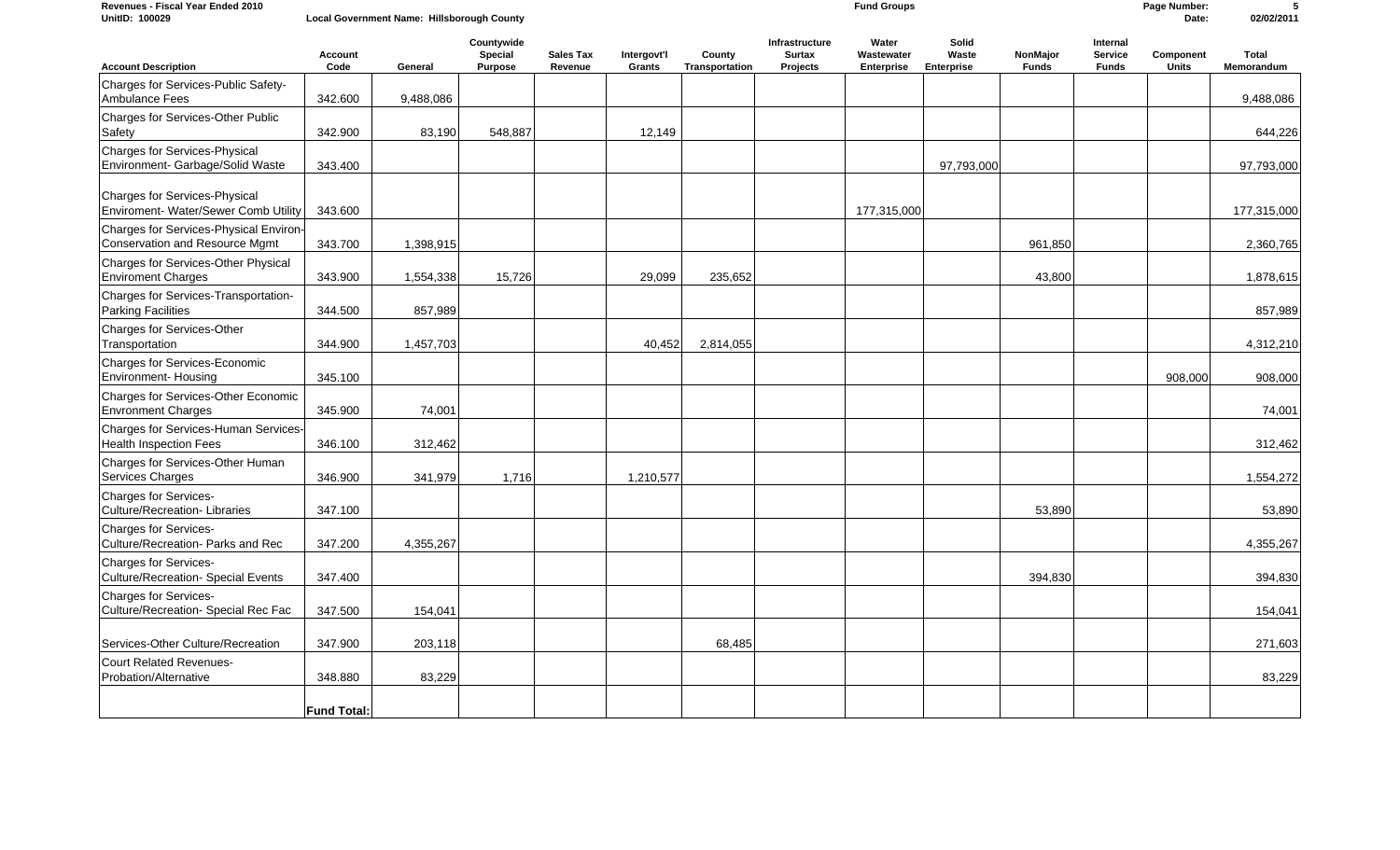| Revenues - Fiscal Year Ended 2010<br>UnitID: 100029                           | <b>Fund Groups</b><br>Page Number:<br>Local Government Name: Hillsborough County<br>Date: |           |                                         |                      |                       |                          |                                             |                                   |                                     |                          |                                            |                           | 6<br>02/02/2011            |
|-------------------------------------------------------------------------------|-------------------------------------------------------------------------------------------|-----------|-----------------------------------------|----------------------|-----------------------|--------------------------|---------------------------------------------|-----------------------------------|-------------------------------------|--------------------------|--------------------------------------------|---------------------------|----------------------------|
| <b>Account Description</b>                                                    | <b>Account</b><br>Code                                                                    | General   | Countywide<br>Special<br><b>Purpose</b> | Sales Tax<br>Revenue | Intergovt'l<br>Grants | County<br>Transportation | Infrastructure<br><b>Surtax</b><br>Projects | Water<br>Wastewater<br>Enterprise | Solid<br>Waste<br><b>Enterprise</b> | NonMajor<br><b>Funds</b> | Internal<br><b>Service</b><br><b>Funds</b> | Component<br><b>Units</b> | <b>Total</b><br>Memorandum |
| <b>Restricted Court Related Board</b><br>Revenue-Local Requirements           | 348.921                                                                                   |           | 429,184                                 |                      |                       |                          |                                             |                                   |                                     |                          |                                            |                           | 429,184                    |
| <b>Restricted Court Related Board</b><br>Revenue-Legal Aid                    | 348.922                                                                                   |           | 429,183                                 |                      |                       |                          |                                             |                                   |                                     |                          |                                            |                           | 429,183                    |
| <b>Restricted Court Related Board</b><br>Revenue-Law Library                  | 348.923                                                                                   |           |                                         |                      |                       |                          |                                             |                                   |                                     |                          |                                            | 429,183                   | 429,183                    |
| <b>Restricted Court Related Board</b><br>Revenue-Juvenile Alternative Program | 348.924                                                                                   |           | 429,183                                 |                      |                       |                          |                                             |                                   |                                     |                          |                                            |                           | 429,183                    |
| Court Related Revenues-(Restricted<br>CT-Related BOCC)                        | 348.930                                                                                   | 71,967    | 3,141,103                               |                      |                       |                          |                                             |                                   |                                     |                          |                                            |                           | 3,213,070                  |
| Court Related Revenues-(Restricted<br>Local Ordinances)                       | 348.990                                                                                   | 1,575     | 946,780                                 |                      |                       |                          |                                             |                                   |                                     |                          |                                            |                           | 948,355                    |
| Other Charges for Services                                                    | 349.000                                                                                   | 2,956,041 |                                         |                      |                       | 30                       |                                             |                                   |                                     | 8,424                    |                                            |                           | 2,964,495                  |
| Fines and Forfeitures-Judgements and<br>Fines                                 | 351.100                                                                                   |           | 27,322                                  |                      |                       |                          |                                             |                                   |                                     |                          |                                            |                           | 27,322                     |
| Fines and Forfeitures-Judgements and<br>Fines                                 | 351.200                                                                                   | 2,294     |                                         |                      |                       |                          |                                             |                                   |                                     |                          |                                            |                           | 2,294                      |
| Fines and Forfeitures-Judgements<br><b>County Court Civil</b>                 | 351.300                                                                                   | 2,243     |                                         |                      |                       |                          |                                             |                                   |                                     |                          |                                            |                           | 2,243                      |
| Intergov Radio Community Prog (800<br>MHZ)                                    | 351.700                                                                                   |           | 1,083,716                               |                      |                       |                          |                                             |                                   |                                     |                          |                                            |                           | 1,083,716                  |
| Fines Public Records Trust Fund                                               | 351.800                                                                                   |           |                                         |                      |                       |                          |                                             |                                   |                                     | 1,399,785                |                                            |                           | 1,399,785                  |
| Fines-Library                                                                 | 352.000                                                                                   |           |                                         |                      |                       |                          |                                             |                                   |                                     | 509,678                  |                                            |                           | 509,678                    |
| <b>Fines - Pollution Control Violations</b>                                   | 353.000                                                                                   | 1,501     | 501,254                                 |                      |                       |                          |                                             |                                   |                                     |                          |                                            |                           | 502,755                    |
| Fines and Forfeitures-Violations of<br>Local Ordinances                       | 354.000                                                                                   | 3,327,020 |                                         |                      | 25                    |                          |                                             |                                   |                                     | 448,662                  |                                            |                           | 3,775,707                  |
| Other Fines and/or Forfeitures                                                | 359.000                                                                                   | 109,455   |                                         |                      | 12,072                |                          |                                             |                                   |                                     | 1,188,211                |                                            |                           | 1,309,738                  |
| <b>Interest Earnings</b>                                                      | 361.100                                                                                   | 6,933,501 | 2,509,401                               | 158,172              | 1,036,517             | 3,045,490                | 98,276                                      |                                   |                                     | 2,170,615                |                                            | 149,000                   | 16,100,972                 |
| Net Increase (Decrease) in Fair Value<br>of Investments                       | 361.300                                                                                   | 1,766,394 | 304,816                                 | 131,234              | 14,932                | 734,584                  | 28,350                                      |                                   |                                     | 1,117,873                |                                            |                           | 4,098,183                  |
| <b>Rents and Royalties</b>                                                    | 362.000                                                                                   | 930,356   |                                         |                      |                       |                          | 99,178                                      |                                   |                                     | 272,663                  |                                            |                           | 1,302,197                  |
| Sales-Disposition of Fixed Assets                                             | 364.000                                                                                   | 952,851   |                                         |                      |                       |                          |                                             | 627,000                           | 22,000                              | 6,226,485                | 2,237,000                                  |                           | 10,065,336                 |
|                                                                               | <b>Fund Total:</b>                                                                        |           |                                         |                      |                       |                          |                                             |                                   |                                     |                          |                                            |                           |                            |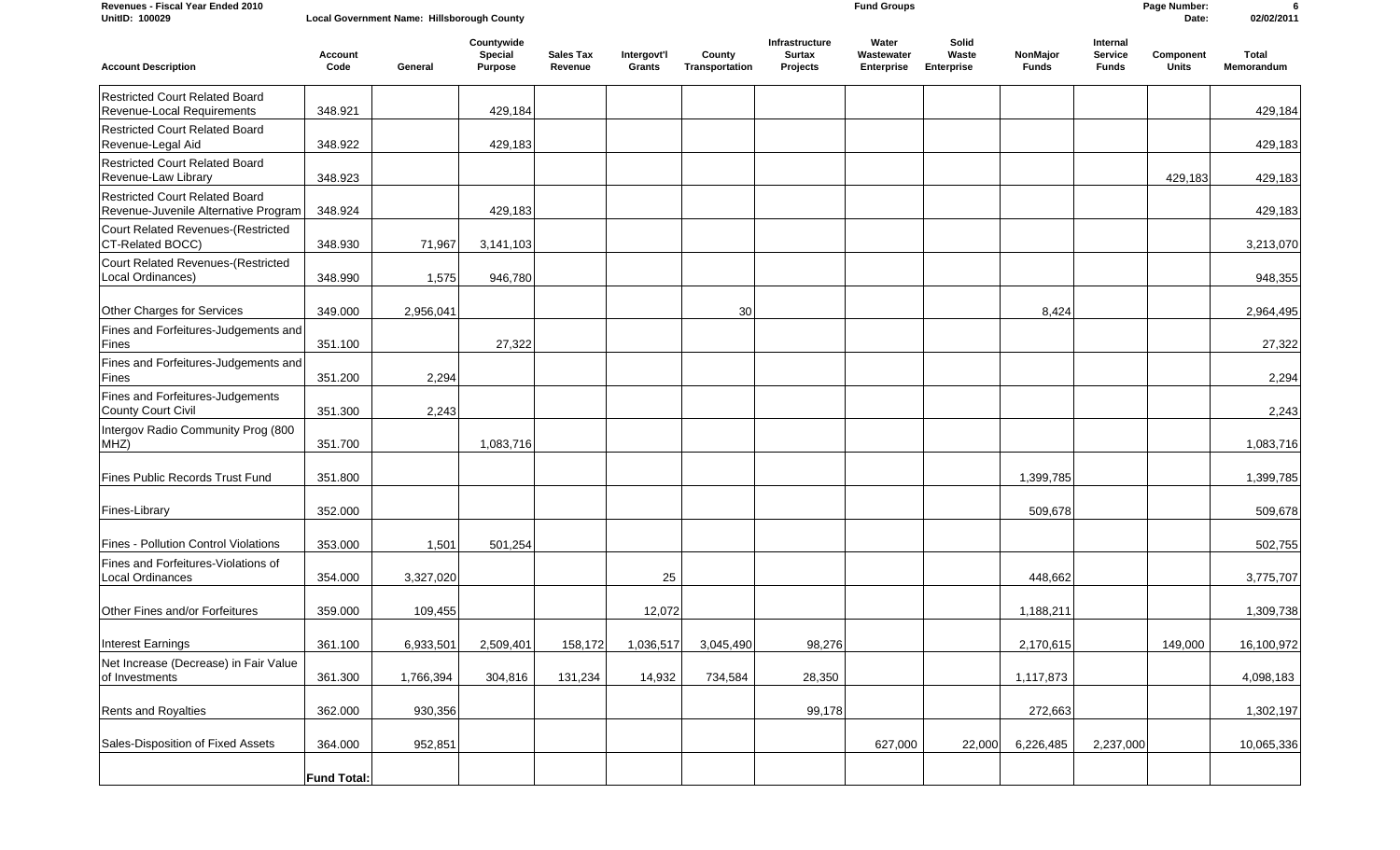| Revenues - Fiscal Year Ended 2010<br>UnitID: 100029 |                 | Local Government Name: Hillsborough County |                                         |                             |                       |                          | <b>Fund Groups</b>                   |                                   |                                     |                          |                                     | Page Number:<br>Date:     | $\overline{7}$<br>02/02/2011                                                                                                                                 |
|-----------------------------------------------------|-----------------|--------------------------------------------|-----------------------------------------|-----------------------------|-----------------------|--------------------------|--------------------------------------|-----------------------------------|-------------------------------------|--------------------------|-------------------------------------|---------------------------|--------------------------------------------------------------------------------------------------------------------------------------------------------------|
| <b>Account Description</b>                          | Account<br>Code | General                                    | Countywide<br>Special<br><b>Purpose</b> | <b>Sales Tax</b><br>Revenue | Intergovt'l<br>Grants | County<br>Transportation | Infrastructure<br>Surtax<br>Projects | Water<br>Wastewater<br>Enterprise | Solid<br>Waste<br><b>Enterprise</b> | NonMajor<br><b>Funds</b> | Internal<br>Service<br><b>Funds</b> | Component<br><b>Units</b> | Total<br>Memorandum                                                                                                                                          |
| Sales-Sale of Surplus Materials and                 |                 |                                            |                                         |                             |                       |                          |                                      |                                   |                                     |                          |                                     |                           |                                                                                                                                                              |
| Scrap                                               | 365.000         | 58,051                                     |                                         |                             |                       | 6,418                    |                                      |                                   |                                     | 3,629                    |                                     |                           | 68,098                                                                                                                                                       |
| Miscellaneous-Contributions and                     |                 |                                            |                                         |                             |                       |                          |                                      |                                   |                                     |                          |                                     |                           |                                                                                                                                                              |
| Donations from Private Sources                      | 366.000         | 399,381                                    | 40,992                                  |                             | 413,881               | 1,422,945                |                                      |                                   |                                     | 8,093                    |                                     |                           | 2,285,292                                                                                                                                                    |
| Licenses                                            | 367.000         | 2,424,617                                  | 179,455                                 |                             |                       |                          |                                      |                                   |                                     |                          |                                     |                           | 2,604,072                                                                                                                                                    |
| Settlements                                         | 369.300         | 181,261                                    | 928,390                                 |                             | (1,650)               | 94,052                   |                                      |                                   |                                     |                          |                                     |                           | 1,202,053                                                                                                                                                    |
| Other Miscellaneous Revenues                        | 369.900         | 1,934,995                                  | 10,324,859                              |                             | 3,477,878             | 3,448                    |                                      |                                   |                                     | 1,794,311                |                                     | 1,000                     | 17,536,491                                                                                                                                                   |
| Interfund Transfers In                              | 381.000         | 555,541,342                                | 46, 153, 110                            |                             | 5,970,711             | 12,400,223               | 41,193,759                           | 467,000                           |                                     | 152,159,950              | 377,000                             |                           | 814,263,095                                                                                                                                                  |
| Debt Proceeds                                       | 384.000         |                                            |                                         |                             |                       |                          | 190,330,000                          |                                   |                                     | 64,199,162               |                                     |                           | 254,529,162                                                                                                                                                  |
| Nonoperating Sources-Interest                       | 389.100         |                                            |                                         |                             |                       |                          |                                      | 9,974,000                         | 2,854,000                           |                          | 4,751,000                           |                           | 17,579,000                                                                                                                                                   |
| Other Grants and Donations-<br>Proprietary          | 389.400         |                                            |                                         |                             |                       |                          |                                      | 7,847,000                         |                                     |                          |                                     | 1,498,000 3,975,000       | 13,320,000                                                                                                                                                   |
| <b>Other Nonoperating Sources</b>                   | 389.900         |                                            |                                         |                             |                       |                          |                                      | 3,455,000                         | 150,000                             |                          | 91,000                              |                           | 3,696,000                                                                                                                                                    |
|                                                     |                 |                                            |                                         |                             |                       |                          |                                      |                                   |                                     |                          |                                     |                           |                                                                                                                                                              |
|                                                     |                 |                                            |                                         |                             |                       |                          |                                      |                                   |                                     |                          |                                     |                           |                                                                                                                                                              |
|                                                     |                 |                                            |                                         |                             |                       |                          |                                      |                                   |                                     |                          |                                     |                           |                                                                                                                                                              |
|                                                     |                 |                                            |                                         |                             |                       |                          |                                      |                                   |                                     |                          |                                     |                           |                                                                                                                                                              |
|                                                     |                 |                                            |                                         |                             |                       |                          |                                      |                                   |                                     |                          |                                     |                           |                                                                                                                                                              |
|                                                     |                 |                                            |                                         |                             |                       |                          |                                      |                                   |                                     |                          |                                     |                           |                                                                                                                                                              |
|                                                     |                 |                                            |                                         |                             |                       |                          |                                      |                                   |                                     |                          |                                     |                           |                                                                                                                                                              |
|                                                     |                 |                                            |                                         |                             |                       |                          |                                      |                                   |                                     |                          |                                     |                           |                                                                                                                                                              |
|                                                     |                 |                                            |                                         |                             |                       |                          |                                      |                                   |                                     |                          |                                     |                           |                                                                                                                                                              |
|                                                     |                 |                                            |                                         |                             |                       |                          |                                      |                                   |                                     |                          |                                     |                           | Fund Total: 1,316,543,717 180,148,837 181,453,734 127,847,092 92,545,116 231,749,563 199,685,000 100,819,000 343,296,393 125,899,000 8,315,000 2,908,302,452 |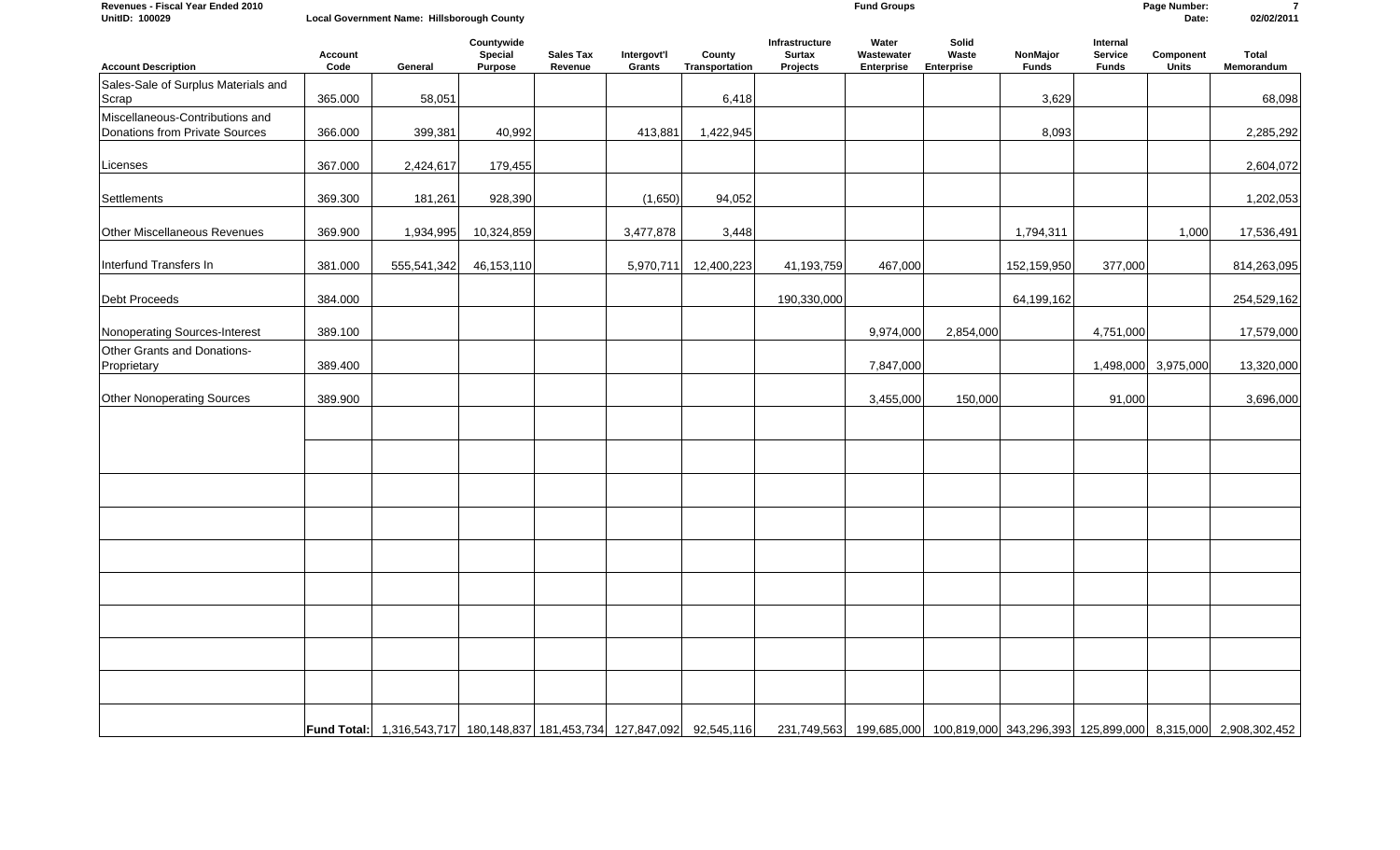**Local Government Name: Hillsborough County** 

| <b>Account Description</b>                           | Accoun Obj.        | Code Code | General    | Countywide<br>Special<br>Purpose | <b>Sales Tax</b><br>Revenue | Intergovt'l<br>Grants | County<br>Transportation | Local<br><b>Housing</b> | Infrastructure<br><b>Surtax</b><br>Projects | Water<br>Wastewater<br>Enterprise | Solid<br>Waste<br><b>Enterprise</b> | NonMajor<br><b>Funds</b> | Internal<br><b>Service</b><br><b>Funds</b> | Component<br><b>Units</b> | <b>Total</b><br>Memorandum |
|------------------------------------------------------|--------------------|-----------|------------|----------------------------------|-----------------------------|-----------------------|--------------------------|-------------------------|---------------------------------------------|-----------------------------------|-------------------------------------|--------------------------|--------------------------------------------|---------------------------|----------------------------|
| General Government-Legislative                       | 511                | 10        | 2,376,384  |                                  |                             |                       |                          |                         |                                             |                                   |                                     |                          |                                            |                           | 2,376,384                  |
| General Government-Legislative                       | 511                | 30        | 178,374    |                                  |                             |                       |                          |                         |                                             |                                   |                                     |                          |                                            |                           | 178,374                    |
| <b>General Government-Executive</b>                  | 512                | 10        | 3,196,342  |                                  |                             |                       |                          |                         |                                             |                                   |                                     | 205,621                  |                                            |                           | 3,401,963                  |
| General Government-Executive                         | 512                | 30        | 711,916    |                                  |                             |                       |                          |                         |                                             |                                   |                                     | 46,479                   |                                            |                           | 758,395                    |
| <b>General Government-Executive</b>                  | 512                | 80        | 10,000     |                                  |                             |                       |                          |                         |                                             |                                   |                                     |                          |                                            |                           | 10,000                     |
| General Government-Financial and<br>Administrative   | 513                | 10        | 46,808,617 |                                  |                             |                       | 2,873,485                |                         |                                             |                                   |                                     |                          | 5,763,000                                  |                           | 55,445,102                 |
| General Government-Financial and<br>Administrative   | 513                | 30        | 12,660,986 | 497,274                          |                             |                       | 1,279,652                |                         |                                             |                                   |                                     | 166,380                  |                                            |                           | 14,604,292                 |
| General Government-Financial and<br>Administrative   | 513 60             |           | 1,172,218  | 4,395                            |                             |                       | 6,188                    |                         |                                             |                                   |                                     | 174,310                  |                                            |                           | 1,357,111                  |
| General Government-Financial and<br>Administrative   | 513                | 80        |            |                                  | 46,879,015                  |                       |                          |                         |                                             |                                   |                                     |                          |                                            |                           | 46,879,015                 |
| General Government-Financial and<br>Administrative   | 513                | 90        | 1,811,945  |                                  |                             |                       |                          |                         |                                             |                                   |                                     |                          |                                            |                           | 1,811,945                  |
| General Government-Legal<br>Counsel                  | 514                | 10        | 8,084,899  |                                  |                             |                       | 1,294                    |                         |                                             |                                   |                                     |                          |                                            |                           | 8,086,193                  |
| General Government-Legal<br>Counsel                  | 514                | 30        | 510,303    |                                  |                             |                       |                          |                         |                                             |                                   |                                     |                          |                                            |                           | 510,303                    |
| <b>General Government-</b><br>Comprehensive Planning | 515                | 10        | 6,461,926  |                                  |                             | 313,613               | 688,096                  |                         |                                             |                                   |                                     |                          |                                            |                           | 7,463,635                  |
| <b>General Government-</b><br>Comprehensive Planning | 515                | 30        | 2,772,504  |                                  |                             | 1,933,676             | 40,456                   |                         |                                             |                                   |                                     | 1,911                    |                                            |                           | 4,748,547                  |
| <b>General Government-</b><br>Comprehensive Planning | 515                | 60        |            |                                  |                             | 12,180                |                          |                         |                                             |                                   |                                     |                          |                                            |                           | 12,180                     |
| <b>General Government-</b><br>Comprehensive Planning | 515                | 80        | 362,162    |                                  |                             |                       |                          |                         |                                             |                                   |                                     |                          |                                            |                           | 362,162                    |
| Non-Court Information Systems                        | 516                | 10        | 9,653,590  |                                  |                             |                       |                          |                         |                                             |                                   |                                     |                          |                                            |                           | 9,653,590                  |
| Non-Court Information Systems                        | 516                | 30        | 4,882,665  | 374,315                          |                             |                       |                          |                         |                                             |                                   |                                     |                          |                                            |                           | 5,256,980                  |
| Non-Court Information Systems                        | 516 60             |           | 727,788    | 82,523                           |                             |                       |                          |                         |                                             |                                   |                                     |                          |                                            |                           | 810,311                    |
|                                                      | <b>Fund Total:</b> |           |            |                                  |                             |                       |                          |                         |                                             |                                   |                                     |                          |                                            |                           |                            |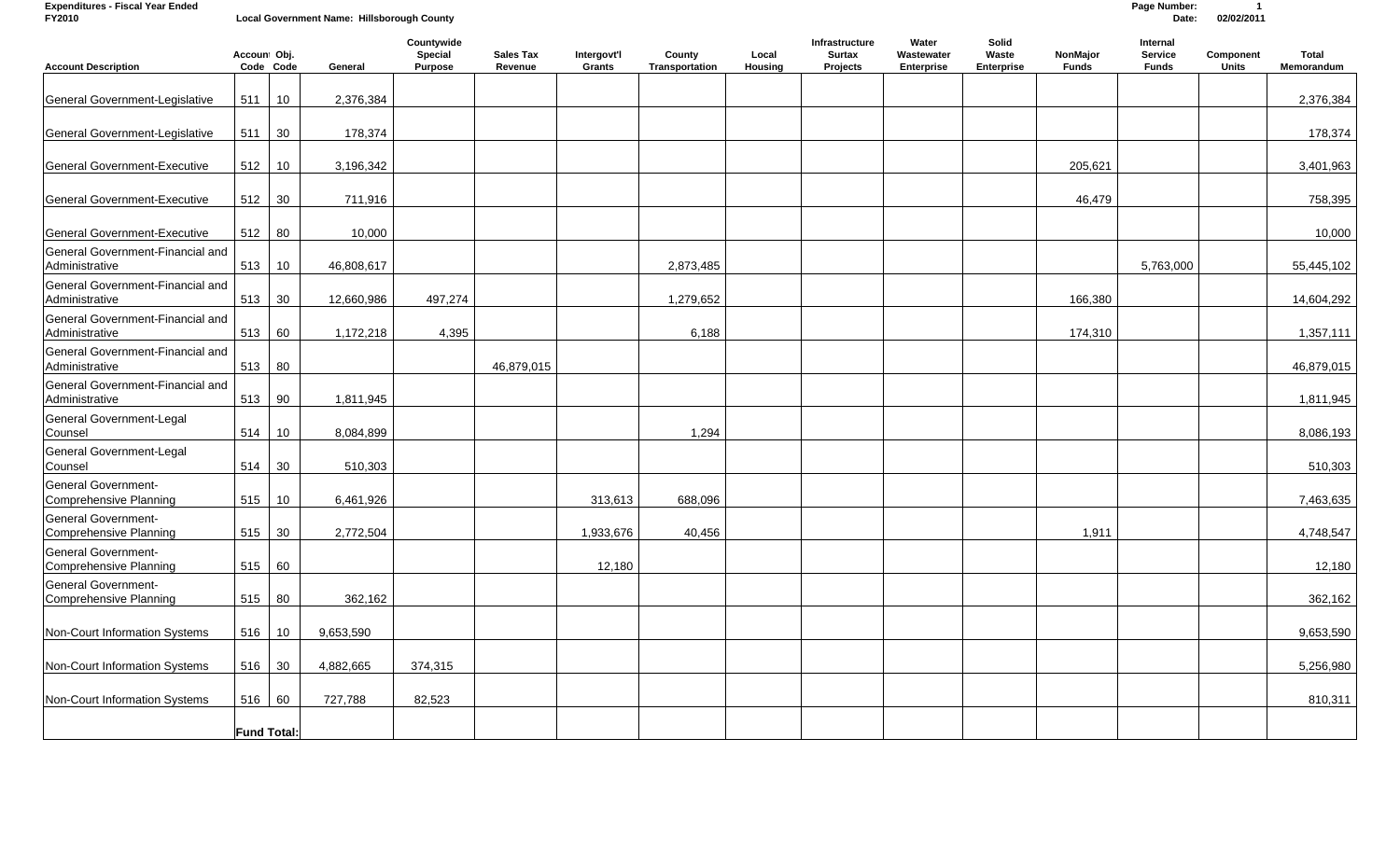**Expenditures - Fiscal Year Ended Page Number: 2 Local Government Name: Hillsborough County** 

| UnitID: 100029                                     |                       |           |             |                                         |                             |                       |                          |                  |                                             |                                          |                                     |                          |                                     |                           |                            |
|----------------------------------------------------|-----------------------|-----------|-------------|-----------------------------------------|-----------------------------|-----------------------|--------------------------|------------------|---------------------------------------------|------------------------------------------|-------------------------------------|--------------------------|-------------------------------------|---------------------------|----------------------------|
| <b>Account Description</b>                         | Accoun Obj.           | Code Code | General     | Countywide<br>Special<br><b>Purpose</b> | <b>Sales Tax</b><br>Revenue | Intergovt'l<br>Grants | County<br>Transportation | Local<br>Housing | Infrastructure<br><b>Surtax</b><br>Projects | Water<br>Wastewater<br><b>Enterprise</b> | Solid<br>Waste<br><b>Enterprise</b> | NonMajor<br><b>Funds</b> | Internal<br>Service<br><b>Funds</b> | Component<br><b>Units</b> | <b>Total</b><br>Memorandum |
| <b>General Government-Debt Service</b>             |                       |           |             |                                         |                             |                       |                          |                  |                                             |                                          |                                     |                          |                                     |                           |                            |
| Payments                                           | 517                   | 30        |             |                                         |                             |                       |                          |                  | 4.000                                       |                                          |                                     | 919,972                  |                                     |                           | 923,972                    |
| <b>General Government-Debt Service</b><br>Payments | 517                   | 70        |             |                                         |                             |                       |                          |                  | 191,217,233                                 |                                          |                                     | 67,037,525               |                                     |                           | 258,254,758                |
| General Government-Other General                   |                       |           |             |                                         |                             |                       |                          |                  |                                             |                                          |                                     |                          |                                     |                           |                            |
| Government                                         | 519                   | 10        | 19,289,177  | (720)                                   |                             |                       |                          |                  |                                             |                                          |                                     | 2,340,337                |                                     | 4,111,024                 | 25,739,818                 |
| General Government-Other General<br>Government     | 519                   | 30        | 15,439,792  | 690,999                                 |                             | 169,227               |                          |                  |                                             |                                          |                                     | 1,151,826                | 99,354,000                          | 1,215,976                 | 118,021,820                |
| General Government-Other General<br>Government     | 519                   | 60        | 1,221,798   |                                         |                             | 607,136               |                          |                  | 267,205                                     |                                          |                                     | 3,012,648                |                                     |                           | 5,108,787                  |
| General Government-Other General<br>Government     | 519                   | 80        | 446,500     |                                         |                             |                       |                          |                  |                                             |                                          |                                     |                          |                                     |                           | 446,500                    |
| General Government-Other General                   |                       |           |             |                                         |                             |                       |                          |                  |                                             |                                          |                                     |                          |                                     |                           |                            |
| Government                                         | 519                   | $90\,$    |             |                                         |                             |                       |                          |                  |                                             |                                          |                                     |                          | 20,000                              |                           | 20,000                     |
| Public Safety-Law Enforcement                      | 521                   | 10        | 164,976,447 | 72,633                                  |                             | 403,403               |                          |                  |                                             |                                          |                                     | 10,180,998               |                                     |                           | 175,633,481                |
| Public Safety-Law Enforcement                      | 521                   | 30        | 24,535,392  | 6,257                                   |                             | 59,895                |                          |                  |                                             |                                          |                                     | 4,635,224                |                                     |                           | 29,236,768                 |
| <b>Public Safety-Law Enforcement</b>               | 521                   | 60        | 14,497,974  |                                         |                             | 7,158                 |                          |                  |                                             |                                          |                                     | 475,162                  |                                     |                           | 14,980,294                 |
| Public Safety-Law Enforcement                      | 521                   | 80        |             | 242,000                                 |                             | 1,018,796             |                          |                  |                                             |                                          |                                     |                          |                                     |                           | 1,260,796                  |
| Public Safety-Fire Control                         | 522                   | 10        | 67,516,719  |                                         |                             |                       |                          |                  |                                             |                                          |                                     |                          |                                     |                           | 67,516,719                 |
| Public Safety-Fire Control                         | 522                   | 30        | 18,833,686  |                                         |                             | 33,676                |                          |                  |                                             |                                          |                                     | 823,102                  |                                     |                           | 19,690,464                 |
| Public Safety-Fire Control                         | 522                   | 60        |             |                                         |                             |                       |                          |                  | 9,897                                       |                                          |                                     | 5,103,859                |                                     |                           | 5,113,756                  |
| Public Safety-Fire Control                         | 522                   | 80        | 28,604      |                                         |                             |                       |                          |                  |                                             |                                          |                                     |                          |                                     |                           | 28,604                     |
| Public Safety-Detention/Corrections   523          |                       | 10        | 87,508,447  |                                         |                             |                       |                          |                  |                                             |                                          |                                     | 3,131,666                |                                     |                           | 90,640,113                 |
| Public Safety-Detention/Corrections   523          |                       | 30        | 34,259,961  | 75,804                                  |                             |                       |                          |                  | 44,346                                      |                                          |                                     | 2,132,446                |                                     |                           | 36,512,557                 |
| Public Safety-Detention/Corrections   523          |                       | 60        | 2,701,878   |                                         |                             | 552,637               |                          |                  | 752,339                                     |                                          |                                     | 5,064                    |                                     |                           | 4,011,918                  |
| Public Safety-Detention/Corrections                | 523 80                |           |             | 7,586,867                               |                             | 102,317               |                          |                  |                                             |                                          |                                     |                          |                                     |                           | 7,689,184                  |
|                                                    | <b>Fund</b><br>Total: |           |             |                                         |                             |                       |                          |                  |                                             |                                          |                                     |                          |                                     |                           |                            |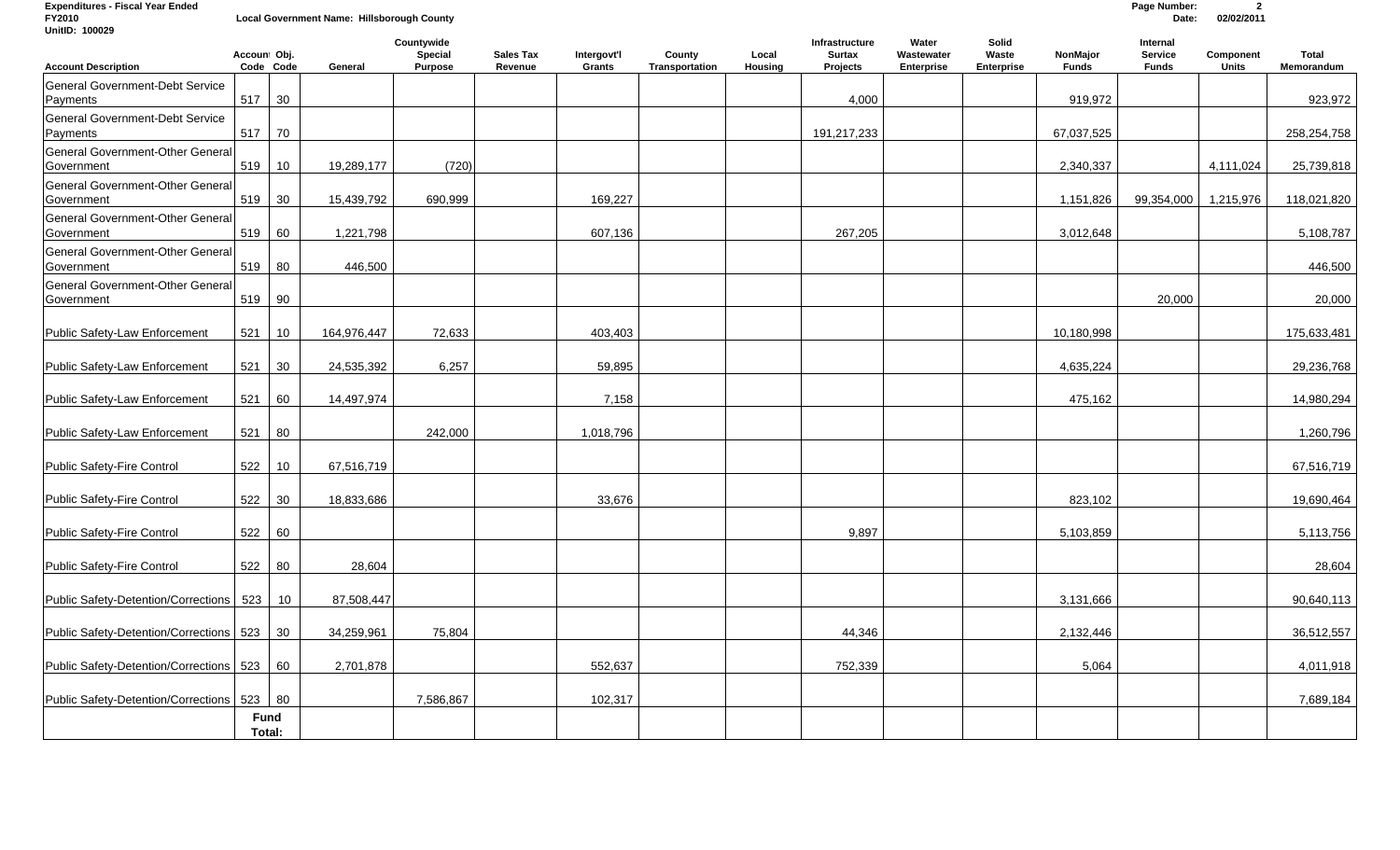**Expenditures - Fiscal Year Ended Page Number: 3 Local Government Name: Hillsborough County** 

| UnitID: 100029                                        |                    |           |            |                                  |                      |                       |                          |                         |                                             |                                   |                              |                          |                                            |                           |                            |
|-------------------------------------------------------|--------------------|-----------|------------|----------------------------------|----------------------|-----------------------|--------------------------|-------------------------|---------------------------------------------|-----------------------------------|------------------------------|--------------------------|--------------------------------------------|---------------------------|----------------------------|
| <b>Account Description</b>                            | Accoun Obj.        | Code Code | General    | Countywide<br>Special<br>Purpose | Sales Tax<br>Revenue | Intergovt'l<br>Grants | County<br>Transportation | Local<br><b>Housing</b> | Infrastructure<br><b>Surtax</b><br>Projects | Water<br>Wastewater<br>Enterprise | Solid<br>Waste<br>Enterprise | NonMajor<br><b>Funds</b> | Internal<br><b>Service</b><br><b>Funds</b> | Component<br><b>Units</b> | <b>Total</b><br>Memorandum |
|                                                       |                    |           |            |                                  |                      |                       |                          |                         |                                             |                                   |                              |                          |                                            |                           |                            |
| Public Safety-Protective Inspections 524              |                    | 10        | 3,459,728  |                                  |                      | 902,009               |                          |                         |                                             |                                   |                              | 6,066,815                |                                            |                           | 10,428,552                 |
| Public Safety-Protective Inspections 524 30           |                    |           | 1,338,089  |                                  |                      | 50,768                |                          |                         |                                             |                                   |                              | 2,649,870                |                                            |                           | 4,038,727                  |
| Public Safety-Protective Inspections 524 60           |                    |           |            |                                  |                      | 52,136                |                          |                         |                                             |                                   |                              | 14,593                   |                                            |                           | 66,729                     |
| Public Safety-Protective Inspections 524   80         |                    |           | 186,245    |                                  |                      |                       |                          |                         |                                             |                                   |                              |                          |                                            |                           | 186,245                    |
| Public Safety-Emergency and<br><b>Disaster Relief</b> | 525                | 10        | 497,731    |                                  |                      | 711,229               |                          |                         |                                             |                                   |                              |                          |                                            |                           | 1,208,960                  |
| Public Safety-Emergency and<br><b>Disaster Relief</b> | 525                | 30        | 2,140,616  |                                  |                      | 329,664               |                          |                         |                                             |                                   |                              |                          |                                            |                           | 2,470,280                  |
| Public Safety-Emergency and<br><b>Disaster Relief</b> | 525                | 60        |            |                                  |                      | 80,102                |                          |                         |                                             |                                   |                              | 32,303                   |                                            |                           | 112,405                    |
| Public Safety-Emergency and<br><b>Disaster Relief</b> | 525                | 80        |            |                                  |                      | 79,992                |                          |                         |                                             |                                   |                              |                          |                                            |                           | 79,992                     |
| Public Safety-Emergency and<br><b>Disaster Relief</b> | 525                | 90        |            |                                  |                      | 115,961               |                          |                         |                                             |                                   |                              |                          |                                            |                           | 115,961                    |
| Public Safety-Ambulance and<br><b>Rescue Services</b> | 526                | 10        | 20,493,368 |                                  |                      | 5,610                 |                          |                         |                                             |                                   |                              |                          |                                            |                           | 20,498,978                 |
| Public Safety-Ambulance and<br><b>Rescue Services</b> | 526                | 30        | 3,691,114  |                                  |                      | 66,484                |                          |                         |                                             |                                   |                              |                          |                                            |                           | 3,757,598                  |
| Public Safety-Ambulance and<br><b>Rescue Services</b> | 526                | 60        |            |                                  |                      | 102,030               |                          |                         |                                             |                                   |                              |                          |                                            |                           | 102,030                    |
| Public Safety-Ambulance and<br><b>Rescue Services</b> | 526                | 80        |            |                                  |                      | 218,412               |                          |                         |                                             |                                   |                              |                          |                                            |                           | 218,412                    |
| <b>Public Safety-Medical Examiners</b>                | 527                | 10        | 3,137,378  |                                  |                      |                       |                          |                         |                                             |                                   |                              |                          |                                            |                           | 3,137,378                  |
| Public Safety-Medical Examiners                       | 527                | 30        | 1,464,472  |                                  |                      | 105,170               |                          |                         |                                             |                                   |                              |                          |                                            |                           | 1,569,642                  |
| <b>Public Safety-Medical Examiners</b>                | 527                | 60        | 9,999      |                                  |                      | 121,450               |                          |                         | 11,572                                      |                                   |                              |                          |                                            |                           | 143,021                    |
| Public Safety-Consumer Affairs                        | 528                | 10        | 464,363    |                                  |                      |                       |                          |                         |                                             |                                   |                              |                          |                                            |                           | 464,363                    |
| Public Safety-Consumer Affairs                        | 528                | 30        | 35,851     |                                  |                      |                       |                          |                         |                                             |                                   |                              |                          |                                            |                           | 35,851                     |
| Public Safety-Other Public Safety                     | 529                | 10        | 1,587,220  | 1,316,449                        |                      | 541,169               |                          |                         |                                             |                                   |                              | 457,603                  |                                            |                           | 3,902,441                  |
|                                                       | <b>Fund Total:</b> |           |            |                                  |                      |                       |                          |                         |                                             |                                   |                              |                          |                                            |                           |                            |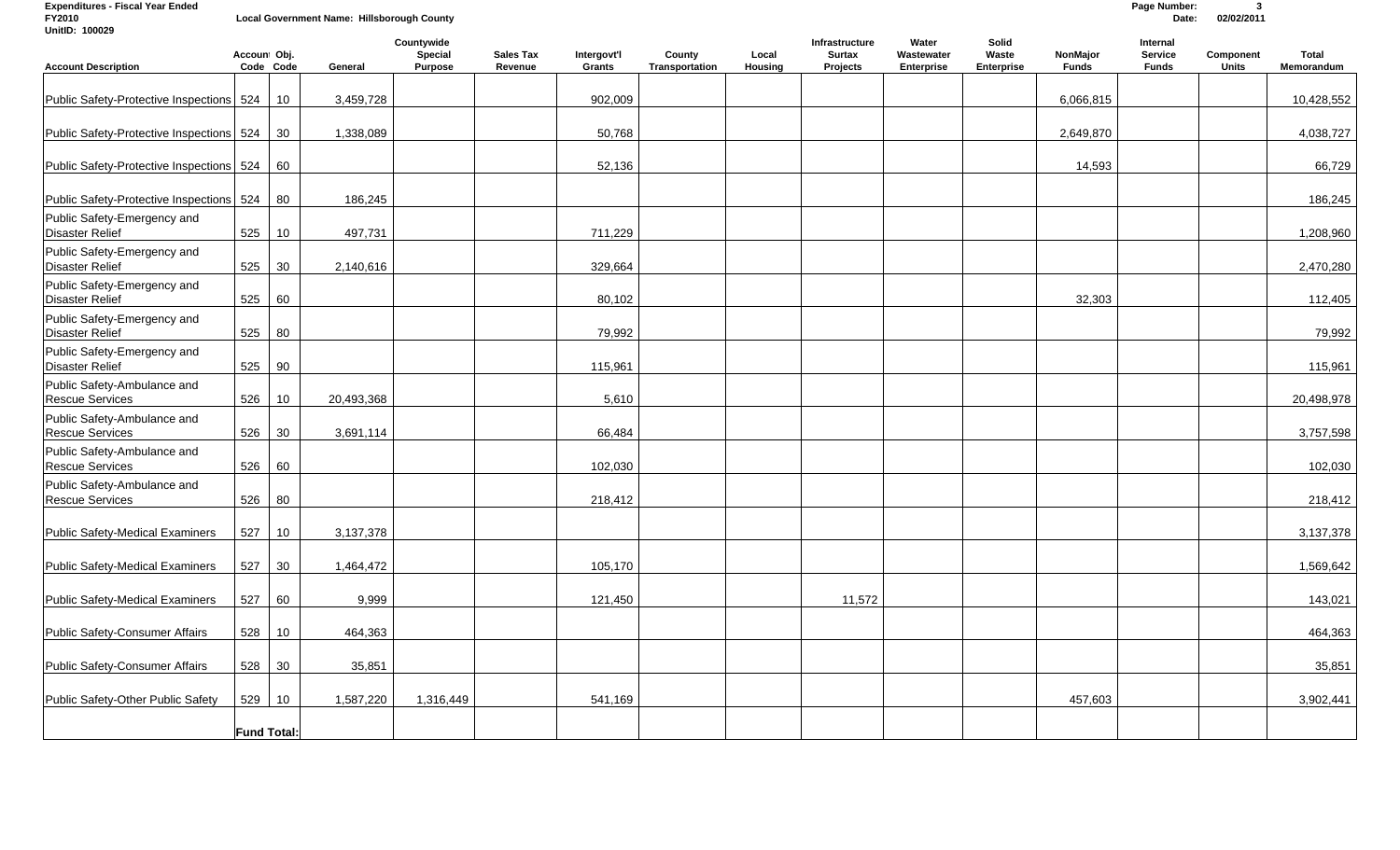**Expenditures - Fiscal Year Ended Page Number: 4 Local Government Name: Hillsborough County** 

| UnitID: 100029                                                                                    |                    |           |            |                                         |                             |                       |                          |                         |                                             |                                   |                                     |                          |                                     |                           |                     |
|---------------------------------------------------------------------------------------------------|--------------------|-----------|------------|-----------------------------------------|-----------------------------|-----------------------|--------------------------|-------------------------|---------------------------------------------|-----------------------------------|-------------------------------------|--------------------------|-------------------------------------|---------------------------|---------------------|
| <b>Account Description</b>                                                                        | Accoun Obj.        | Code Code | General    | Countywide<br><b>Special</b><br>Purpose | <b>Sales Tax</b><br>Revenue | Intergovt'l<br>Grants | County<br>Transportation | Local<br><b>Housing</b> | Infrastructure<br><b>Surtax</b><br>Projects | Water<br>Wastewater<br>Enterprise | Solid<br>Waste<br><b>Enterprise</b> | NonMajor<br><b>Funds</b> | Internal<br>Service<br><b>Funds</b> | Component<br><b>Units</b> | Total<br>Memorandum |
|                                                                                                   |                    | 30        | 620.156    |                                         |                             |                       |                          |                         |                                             |                                   |                                     |                          |                                     |                           |                     |
| Public Safety-Other Public Safety                                                                 | 529                |           |            | 4,001,826                               |                             | 134,749               |                          |                         |                                             |                                   |                                     | 271,496                  |                                     |                           | 5,028,227           |
| Public Safety-Other Public Safety                                                                 | 529                | 60        | 534,090    | 1,152,103                               |                             | 5,859                 |                          |                         |                                             |                                   |                                     | 4,510                    |                                     |                           | 1,696,562           |
| Public Safety-Other Public Safety                                                                 | 529                | 80        | 100,000    | 1,570,431                               |                             | 385,028               |                          |                         |                                             |                                   |                                     |                          |                                     |                           | 2,055,459           |
| Public Safety-Other Public Safety                                                                 | 529 90             |           | 295,666    |                                         |                             | 371,405               |                          |                         |                                             |                                   |                                     |                          |                                     |                           | 667,071             |
| Physical Environment- Water<br><b>Utilities</b>                                                   | 533                | 60        |            |                                         |                             | 321,545               |                          |                         |                                             |                                   |                                     |                          |                                     |                           | 321,545             |
| Physical Environment-<br>Garbage/Solid Waste                                                      | 534                | 10        |            |                                         |                             |                       |                          |                         |                                             |                                   | 7,710,000                           |                          |                                     |                           | 7,710,000           |
| Physical Environment-<br>Garbage/Solid Waste                                                      | 534                | 30        |            |                                         |                             |                       |                          |                         |                                             |                                   | 85,557,000                          |                          |                                     |                           | 85,557,000          |
| Physical Environment-<br>Garbage/Solid Waste                                                      | 534                | 70        |            |                                         |                             |                       |                          |                         |                                             |                                   | 6,434,000                           |                          |                                     |                           | 6,434,000           |
| Physical Environment-<br>Garbage/Solid Waste                                                      | 534                | 90        |            |                                         |                             |                       |                          |                         |                                             |                                   | 151,000                             |                          |                                     |                           | 151,000             |
| Physical Environment- Water/Sewer<br>Services                                                     | 536                | $10$      |            |                                         |                             |                       |                          |                         |                                             | 40,869,000                        |                                     |                          |                                     |                           | 40,869,000          |
| Physical Environment-Water/Sewer<br>Services                                                      | 536                | 30        | 185,625    |                                         |                             |                       |                          |                         |                                             | 148,216,000                       |                                     |                          |                                     |                           | 148,401,625         |
| Physical Environment- Water/Sewer<br>Services                                                     | 536                | $70\,$    |            |                                         |                             |                       |                          |                         |                                             | 2,327,000                         |                                     |                          |                                     |                           | 2,327,000           |
| Physical Environment- Water/Sewer<br>Services                                                     | 536                | 80        |            |                                         |                             |                       |                          |                         | 7,927                                       |                                   |                                     |                          |                                     |                           | 7,927               |
| Physical Environment- Water/Sewer<br>Services                                                     | 536                | 90        |            |                                         |                             |                       |                          |                         |                                             | 312,000                           |                                     |                          |                                     |                           | 312,000             |
| <b>Physical Environment Conser-</b><br>vation/Resource Management                                 | 537                | 10        | 10,593,000 | 1,065,192                               |                             | 3,252,676             |                          |                         |                                             |                                   |                                     | 526,399                  |                                     |                           | 15,437,267          |
| <b>Physical Environment Conser-</b><br>vation/Resource Management                                 | 537                | $30\,$    | 1,711,693  | 180,619                                 |                             | 303,609               |                          |                         |                                             |                                   |                                     | 1,216,876                |                                     |                           | 3,412,797           |
| Physical Environment Conser-<br>vation/Resource Management<br><b>Physical Environment Conser-</b> | 537                | 60        | 128,773    |                                         |                             | 31,568                |                          |                         |                                             |                                   |                                     | 33,069,420               |                                     |                           | 33,229,761          |
| vation/Resource Management                                                                        | 537                | 80        | 83,974     | 268,449                                 |                             |                       |                          |                         |                                             |                                   |                                     |                          |                                     |                           | 352,423             |
| Physical Environment Conser-<br>vation/Resource Management                                        | 537                | 90        |            |                                         |                             | 22,029                |                          |                         |                                             |                                   |                                     |                          |                                     |                           | 22,029              |
| Physical Environment- Flood<br>Control/Stormwater Control                                         | 538                | 10        | 5,535,991  |                                         |                             | 84,059                |                          |                         |                                             |                                   |                                     | 258,593                  |                                     |                           | 5,878,643           |
|                                                                                                   | <b>Fund Total:</b> |           |            |                                         |                             |                       |                          |                         |                                             |                                   |                                     |                          |                                     |                           |                     |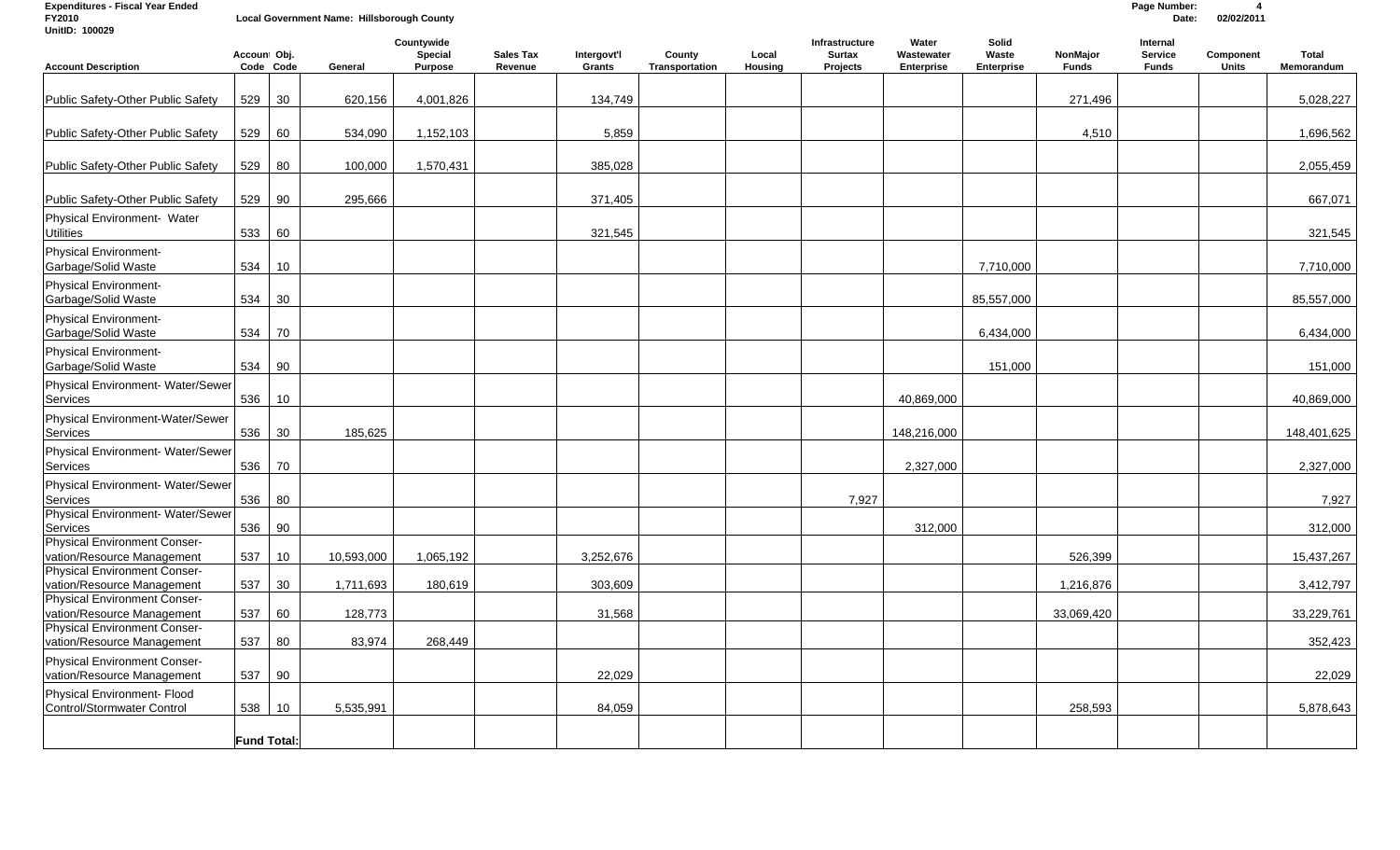**Expenditures - Fiscal Year Ended Page Number: 5**

**FY2010 Local Government Name: Hillsborough County Date: 02/02/2011 UnitID: 100029**

| <b>Account Description</b>                                 | Accoun Obj.        | Code Code | General    | Countywide<br>Special<br>Purpose | <b>Sales Tax</b><br>Revenue | Intergovt'l<br>Grants | County<br>Transportation | Local<br><b>Housing</b> | Infrastructure<br><b>Surtax</b><br>Projects | Water<br>Wastewater<br><b>Enterprise</b> | Solid<br>Waste<br>Enterprise | NonMajor<br><b>Funds</b> | Internal<br><b>Service</b><br><b>Funds</b> | Component<br><b>Units</b> | <b>Total</b><br>Memorandum |
|------------------------------------------------------------|--------------------|-----------|------------|----------------------------------|-----------------------------|-----------------------|--------------------------|-------------------------|---------------------------------------------|------------------------------------------|------------------------------|--------------------------|--------------------------------------------|---------------------------|----------------------------|
| Physical Environment- Flood<br>Control/Stormwater Control  | 538                | 30        | 6,652,266  |                                  |                             | 338,135               |                          |                         | 149,809                                     |                                          |                              | 1,292,678                |                                            |                           | 8,432,888                  |
| Physical Environment- Flood<br>Control/Stormwater Control  | 538                | 60        |            |                                  |                             | 1,200,921             |                          |                         | 2,349,334                                   |                                          |                              | 466,250                  |                                            |                           | 4,016,505                  |
| Physical Environment- Other<br>Physical Environment        | 539                | 10        |            |                                  |                             |                       |                          |                         |                                             |                                          |                              | 70,048                   |                                            |                           | 70,048                     |
| Physical Environment- Other<br>Physical Environment        | 539                | 30        | 13,529     |                                  |                             |                       |                          |                         |                                             |                                          |                              | 8,238                    |                                            | 1,346,000                 | 1,367,767                  |
| Physical Environment- Other<br><b>Physical Environment</b> | 539                | 80        |            | 82,786                           |                             |                       |                          |                         |                                             |                                          |                              | 150,000                  |                                            |                           | 232,786                    |
| Transportation-Road/Street<br>Facilities                   | 541                | 10        |            |                                  |                             |                       | 27,107,558               |                         |                                             |                                          |                              |                          |                                            |                           | 27,107,558                 |
| Transportation-Road/Street<br>Facilities                   | 541                | 30        | 995        |                                  |                             |                       | 30,886,918               |                         |                                             |                                          |                              |                          |                                            |                           | 30,887,913                 |
| Transportation-Road/Street<br>Facilities                   | 541                | 60        |            |                                  |                             |                       | 37,242,265               |                         | 34,170,399                                  |                                          |                              |                          |                                            |                           | 71,412,664                 |
| Transportation-Road/Street<br>Facilities                   | 541                | 80        |            |                                  |                             |                       | (19, 290, 245)           |                         | 2,301,339                                   |                                          |                              |                          |                                            |                           | (16,988,906)               |
| <b>Transportation-Mass Transit</b>                         | 544                | 80        | 164,416    |                                  |                             |                       | 32,680                   |                         |                                             |                                          |                              |                          |                                            |                           | 197,096                    |
| Transportation-Mass Transit -Other   549                   |                    | 30        |            |                                  |                             |                       |                          |                         | 11,875                                      |                                          |                              | 151,084                  |                                            |                           | 162,959                    |
| Transportation-Mass Transit -Other   549                   |                    | 60        |            |                                  |                             |                       |                          |                         | 563,807                                     |                                          |                              | 821,839                  |                                            |                           | 1,385,646                  |
| Economic Development-Industry<br>Development               | 552                | 10        | 840,044    |                                  | 173,454                     | 84,310                |                          |                         |                                             |                                          |                              |                          |                                            |                           | 1,097,808                  |
| Economic Development-Industry<br>Development               | 552                | 30        | 1,786,983  |                                  | 27,028                      | 105,477               |                          |                         |                                             |                                          |                              | 22.204                   |                                            |                           | 1,941,692                  |
| Economic Development-Industry<br>Development               | 552                | 60        |            |                                  |                             |                       |                          |                         |                                             |                                          |                              | 398                      |                                            |                           | 398                        |
| Economic Development-Industry<br>Development               | 552                | 80        | 13,898,910 |                                  | 14,818,218                  |                       |                          |                         |                                             |                                          |                              | 346,029                  |                                            |                           | 29,063,157                 |
| Economic Development-Veterans<br>Services                  | 553                | 10        | 240,338    |                                  |                             | 151,323               |                          |                         |                                             |                                          |                              |                          |                                            |                           | 391,661                    |
| Economic Development-Veterans<br>Services                  | 553                | 60        |            |                                  |                             | 2,588                 |                          |                         |                                             |                                          |                              |                          |                                            |                           | 2,588                      |
| Economic Development-Veterans<br>Services                  | 553                | 30        | 24,570     |                                  |                             | 43,820                |                          |                         |                                             |                                          |                              |                          |                                            |                           | 68,390                     |
|                                                            | <b>Fund Total:</b> |           |            |                                  |                             |                       |                          |                         |                                             |                                          |                              |                          |                                            |                           |                            |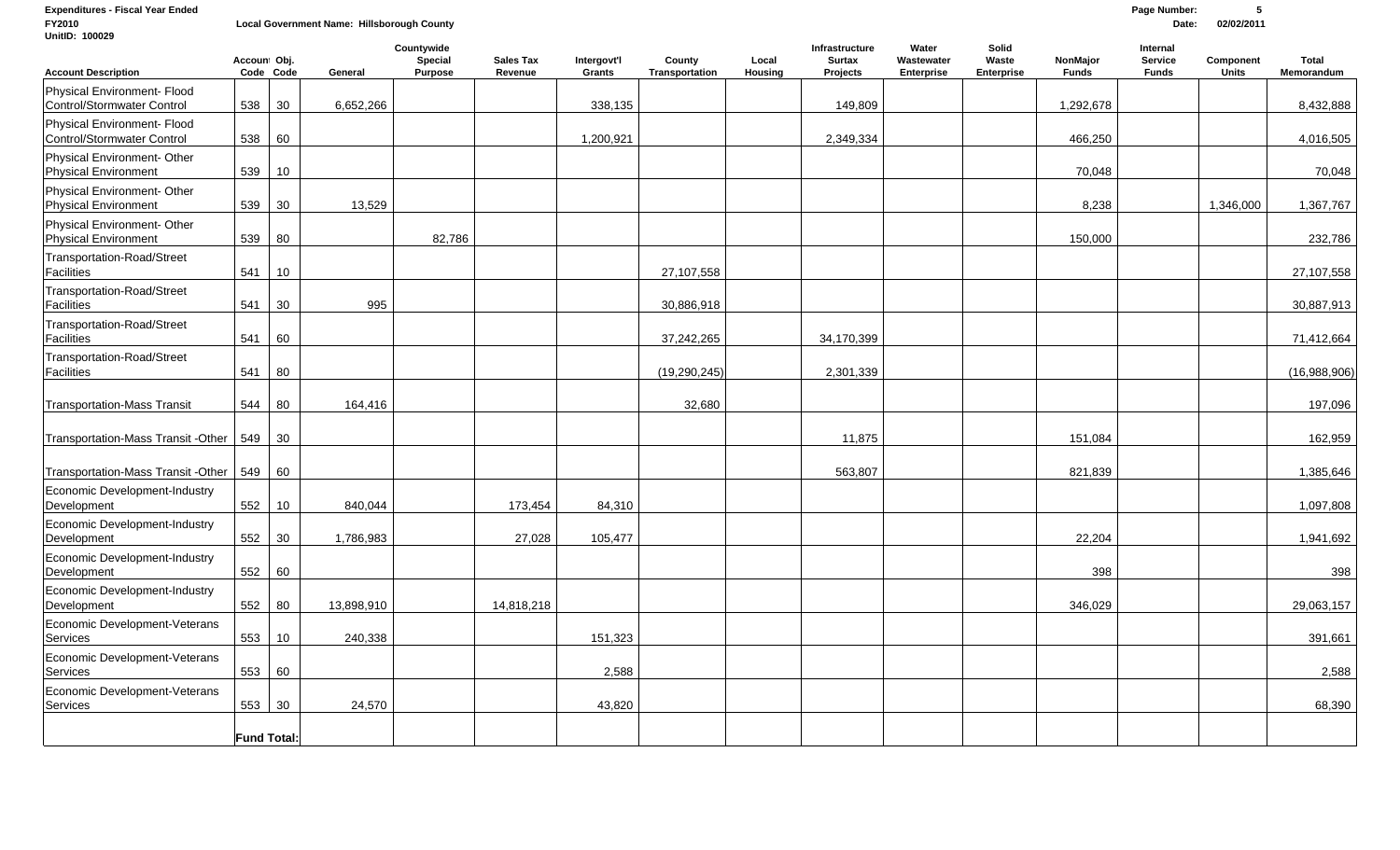**Expenditures - Fiscal Year Ended Page Number: 6** *<u>Local Government Name: Hillsborough County*</u>

| UnitID: 100029                                        |                    |                  |            |                                                |                             |                       |                          |                         |                                             |                                   |                              |                                 |                                     |                           |                            |
|-------------------------------------------------------|--------------------|------------------|------------|------------------------------------------------|-----------------------------|-----------------------|--------------------------|-------------------------|---------------------------------------------|-----------------------------------|------------------------------|---------------------------------|-------------------------------------|---------------------------|----------------------------|
| <b>Account Description</b>                            | Accoun Obj.        | Code Code        | General    | Countywide<br><b>Special</b><br><b>Purpose</b> | <b>Sales Tax</b><br>Revenue | Intergovt'l<br>Grants | County<br>Transportation | Local<br><b>Housing</b> | Infrastructure<br><b>Surtax</b><br>Projects | Water<br>Wastewater<br>Enterprise | Solid<br>Waste<br>Enterprise | <b>NonMajor</b><br><b>Funds</b> | Internal<br>Service<br><b>Funds</b> | Component<br><b>Units</b> | <b>Total</b><br>Memorandum |
| Economic Development-Veterans<br>Services             | 553                | 80               | 828,258    |                                                |                             | 15,934                |                          |                         |                                             |                                   |                              |                                 |                                     |                           | 844,192                    |
| Economic Development-Housing<br>and Urban Development | 554                | 10               | 639,497    |                                                |                             | 2,989,448             |                          | (1.952)                 |                                             |                                   |                              |                                 |                                     |                           | 3,626,993                  |
| Economic Development-Housing<br>and Urban Development | 554                | 30               | 219,185    |                                                |                             | 1,922,139             |                          | 165,297                 |                                             |                                   |                              |                                 |                                     |                           | 2,306,621                  |
| Economic Development-Housing<br>and Urban Development | 554                | 60               |            |                                                |                             | 306,992               |                          |                         |                                             |                                   |                              |                                 |                                     |                           | 306,992                    |
| Economic Development-Housing<br>and Urban Development | 554                | 80               | 76,843     |                                                |                             | 33,458,357            |                          | 1,539,537               |                                             |                                   |                              |                                 |                                     |                           | 35,074,737                 |
| Economic Development-Housing<br>and Urban Development | 554                | 90               |            |                                                |                             | 263,594               |                          |                         |                                             |                                   |                              |                                 |                                     |                           | 263,594                    |
| Economic Development-Other<br>Economic Enviro         | 559                | 30               | 64,641     |                                                |                             | 451                   |                          |                         |                                             |                                   |                              |                                 |                                     | 494,000                   | 559,092                    |
| Economic Development-Other<br>Economic Enviro         | 559                | 80               | 515,543    |                                                |                             | 3,730                 |                          |                         |                                             |                                   |                              |                                 |                                     |                           | 519,273                    |
| Human Services-Health                                 | 562                | 10               | 6,648,300  | 6,749,346                                      |                             | 508,150               |                          |                         |                                             |                                   |                              |                                 |                                     |                           | 13,905,796                 |
| Human Services-Health                                 | 562                | 30               | 2,903,220  | 8,156,004                                      |                             | 524,013               |                          |                         |                                             |                                   |                              | 211,717                         |                                     |                           | 11,794,954                 |
| Human Services-Health                                 | 562                | 60               | 2,900      | 3,101                                          |                             | 16,361                |                          |                         |                                             |                                   |                              | 1,054,245                       |                                     |                           | 1,076,607                  |
| Human Services-Health                                 | 562                | 80               | 327,375    | 98,497,982                                     |                             | 9,269,761             |                          |                         | 343                                         |                                   |                              |                                 |                                     |                           | 108,095,461                |
| Human Services-Mental Health                          | 563                | 80               | 1,115,185  | 1,232,841                                      |                             |                       |                          |                         |                                             |                                   |                              | 230,300                         |                                     |                           | 2,578,326                  |
| Human Services-Public Assistance                      | 564                | 10 <sup>1</sup>  | 3,563,612  |                                                |                             | 453,753               |                          |                         |                                             |                                   |                              |                                 |                                     |                           | 4,017,365                  |
| Human Services-Public Assistance                      | 564                | 30               | 249,615    | 54,406                                         |                             | 2,208                 |                          |                         |                                             |                                   |                              |                                 |                                     |                           | 306,229                    |
| Human Services-Public Assistance                      | 564                | 80               | 3,855,122  |                                                |                             | 6,049,894             |                          |                         |                                             |                                   |                              |                                 |                                     |                           | 9,905,016                  |
| Human Services-Other Human<br>Services                | 569                | 10 <sup>10</sup> | 15,537,414 |                                                |                             | 22,625,406            |                          |                         |                                             |                                   |                              |                                 |                                     |                           | 38,162,820                 |
| Human Services-Other Human<br><b>Services</b>         | 569                | 30               | 6,728,243  | 239,813                                        |                             | 20.771.425            |                          |                         | 2,178                                       |                                   |                              | 294,509                         |                                     |                           | 28,036,168                 |
| Human Services-Other Human<br>Services                | 569                | 60               | 10,370     |                                                |                             | 757,661               |                          |                         | 2,074,765                                   |                                   |                              | 1,558,827                       |                                     |                           | 4,401,623                  |
|                                                       | <b>Fund Total:</b> |                  |            |                                                |                             |                       |                          |                         |                                             |                                   |                              |                                 |                                     |                           |                            |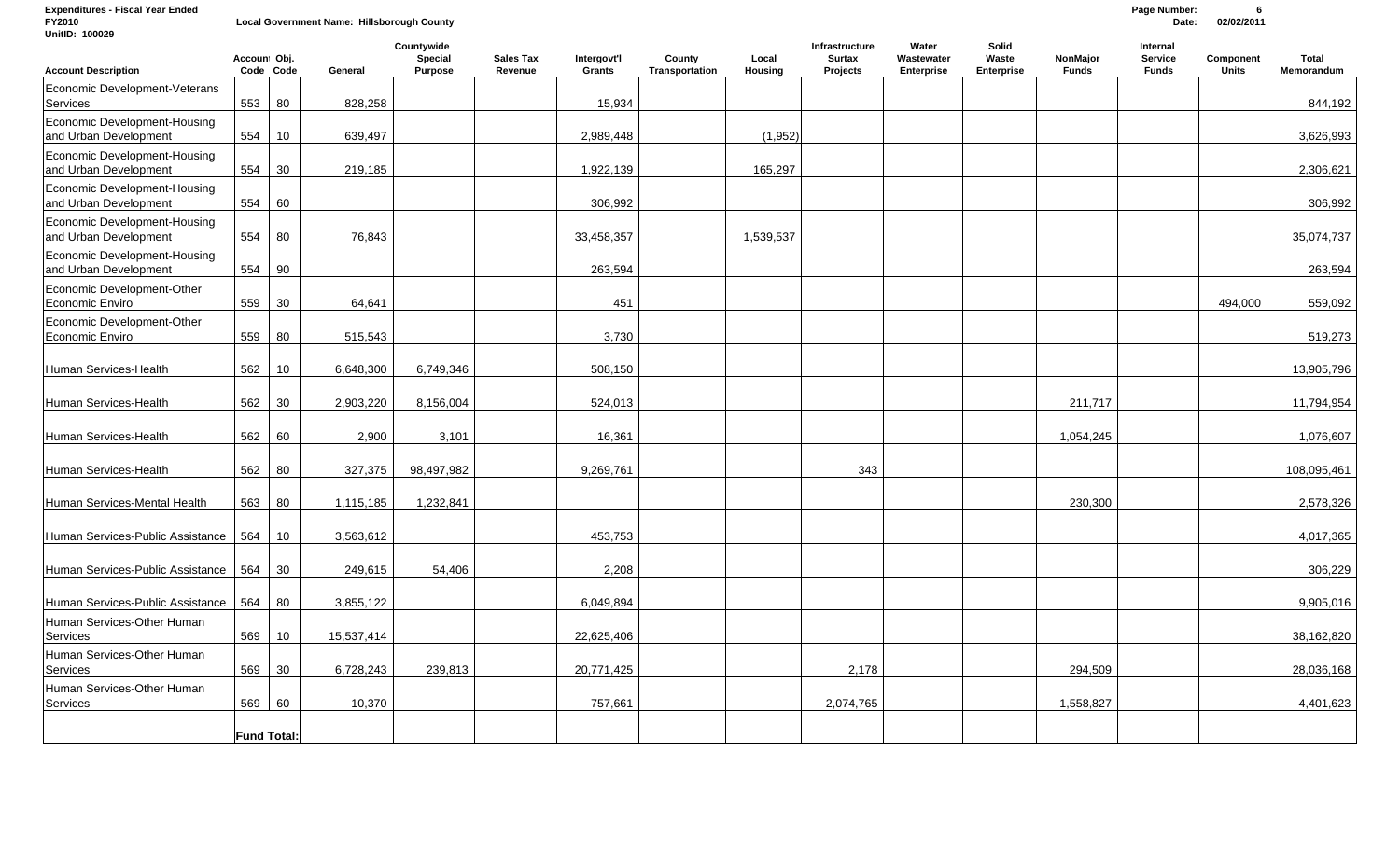**Expenditures - Fiscal Year Ended Page Number: 7 Local Government Name: Hillsborough County** 

| <b>UnitID: 100029</b>                          |                    |           |            |                                  |                             |                       |                          |                  |                                             |                                          |                              |                          |                                     |                           |                            |
|------------------------------------------------|--------------------|-----------|------------|----------------------------------|-----------------------------|-----------------------|--------------------------|------------------|---------------------------------------------|------------------------------------------|------------------------------|--------------------------|-------------------------------------|---------------------------|----------------------------|
| <b>Account Description</b>                     | Accoun Obj.        | Code Code | General    | Countywide<br>Special<br>Purpose | <b>Sales Tax</b><br>Revenue | Intergovt'l<br>Grants | County<br>Transportation | Local<br>Housing | Infrastructure<br><b>Surtax</b><br>Projects | Water<br>Wastewater<br><b>Enterprise</b> | Solid<br>Waste<br>Enterprise | NonMajor<br><b>Funds</b> | Internal<br>Service<br><b>Funds</b> | Component<br><b>Units</b> | <b>Total</b><br>Memorandum |
| Human Services-Other Human                     |                    |           |            |                                  |                             |                       |                          |                  |                                             |                                          |                              |                          |                                     |                           |                            |
| Services                                       | 569                | 80        | 5,022,686  |                                  |                             | 8,355,541             |                          |                  |                                             |                                          |                              |                          |                                     |                           | 13,378,227                 |
| Human Services-Other Human<br>Services         | 569                | $90\,$    |            |                                  |                             | 420,002               |                          |                  |                                             |                                          |                              |                          |                                     |                           | 420,002                    |
| Culture/Recreation-Libraries                   | 571                | 10        |            |                                  |                             |                       |                          |                  |                                             |                                          |                              | 19,473,329               |                                     |                           | 19,473,329                 |
| Culture/Recreation-Libraries                   | 571                | 30        | 1,991      |                                  |                             |                       |                          |                  |                                             |                                          |                              | 13,166,031               |                                     |                           | 13,168,022                 |
| Culture/Recreation-Libraries                   | 571                | 60        |            |                                  |                             |                       |                          |                  | 29,889                                      |                                          |                              | 5,111,272                |                                     |                           | 5,141,161                  |
| Culture/Recreation-Libraries                   | 571                | 80        |            |                                  |                             |                       |                          |                  |                                             |                                          |                              | 1,047,846                |                                     |                           | 1,047,846                  |
| Culture/Recreation-Libraries                   | 571                | 90        |            |                                  |                             |                       |                          |                  |                                             |                                          |                              | 22,000                   |                                     |                           | 22,000                     |
| Culture/Recreation-<br>Parks/Recreation        | 572                | 10        | 25,280,387 |                                  |                             | 26,640                |                          |                  |                                             |                                          |                              | 11,184                   |                                     |                           | 25,318,211                 |
| Culture/Recreation-<br>Parks/Recreation        | 572                | $30\,$    | 14,094,870 | 429,806                          |                             | 29,155                |                          |                  | 45                                          |                                          |                              | 2,392,099                |                                     |                           | 16,945,975                 |
| Culture/Recreation-<br>Parks/Recreation        | 572                | 60        | 60,638     | 143,982                          |                             | 374,333               |                          |                  | 6,113,804                                   |                                          |                              | 4,576,316                |                                     |                           | 11,269,073                 |
| Culture/Recreation-<br>Parks/Recreation        | 572                | 80        | 192,859    |                                  |                             |                       |                          |                  | 526,285                                     |                                          |                              | 272,901                  |                                     |                           | 992,045                    |
| Culture/Recreation-Cultural<br>Services        | 573                | 30        | 168,700    | 44,026                           |                             |                       |                          |                  |                                             |                                          |                              | 550,182                  |                                     |                           | 762,908                    |
| Culture/Recreation-Cultural<br>Services        | 573                | 60        |            |                                  |                             |                       |                          |                  | 8,438                                       |                                          |                              | 308                      |                                     |                           | 8,746                      |
| Culture/Recreation-Cultural<br>Services        | 573                | 80        | 713,812    |                                  |                             |                       |                          |                  |                                             |                                          |                              |                          |                                     |                           | 713,812                    |
| Culture/Recreation-Special<br>Facilities       | 575                | 80        | 1,926,896  |                                  |                             |                       |                          |                  |                                             |                                          |                              |                          |                                     |                           | 1,926,896                  |
| Culture/Recreation-Other<br>Culture/Recreation | 579                | 10        | 78,896     |                                  |                             |                       |                          |                  |                                             |                                          |                              |                          |                                     |                           | 78,896                     |
| Culture/Recreation-Other<br>Culture/Recreation | 579                | 30        | 328        |                                  |                             |                       |                          |                  |                                             |                                          |                              |                          |                                     |                           | 328                        |
| Culture/Recreation-Other<br>Culture/Recreation | 579                | 60        |            | 8,954                            |                             | 332,608               |                          |                  | 118,447                                     |                                          |                              | 7,693                    |                                     |                           | 467,702                    |
| Culture/Recreation-Other<br>Culture/Recreation | 579                | 80        | 304,419    |                                  |                             |                       |                          |                  |                                             |                                          |                              |                          |                                     |                           | 304,419                    |
|                                                | <b>Fund Total:</b> |           |            |                                  |                             |                       |                          |                  |                                             |                                          |                              |                          |                                     |                           |                            |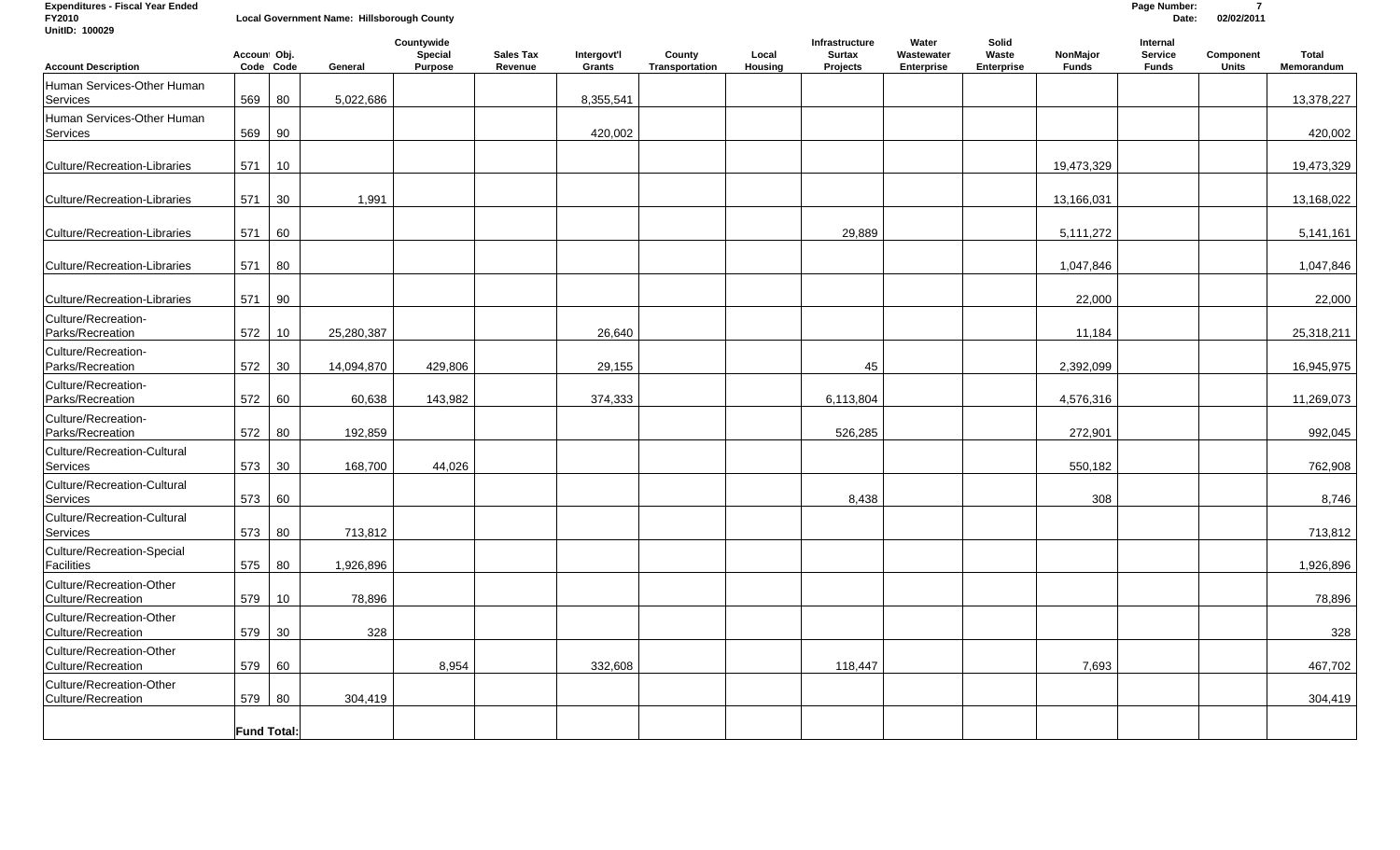**UnitID: 100029**

**Expenditures - Fiscal Year Ended Page Number: 8 Local Government Name: Hillsborough County** 

| <b>Account Description</b>                                                            | Accoun Obj.        | Code Code | General              | Countywide<br><b>Special</b><br>Purpose | <b>Sales Tax</b><br>Revenue | Intergovt'l<br>Grants | County<br>Transportation | Local<br>Housing | Infrastructure<br><b>Surtax</b><br>Projects | Water<br>Wastewater<br>Enterprise | Solid<br>Waste<br>Enterprise | NonMajor<br><b>Funds</b> | Internal<br><b>Service</b><br><b>Funds</b> | Component<br><b>Units</b> | Total<br>Memorandum  |
|---------------------------------------------------------------------------------------|--------------------|-----------|----------------------|-----------------------------------------|-----------------------------|-----------------------|--------------------------|------------------|---------------------------------------------|-----------------------------------|------------------------------|--------------------------|--------------------------------------------|---------------------------|----------------------|
| Interfund Transfers                                                                   | 581                | 90        | 547.840.070          | 16,752,230                              | 115,445,115                 | 2,812,218             | 18,982,069               |                  | 30,564,351                                  |                                   |                              | 46,189,228               | 35,678,000                                 |                           | 814,263,281          |
| Payment to Refunded Bond Escrow<br>Agent                                              | 585                | 70        |                      |                                         |                             |                       |                          |                  |                                             |                                   |                              | 103,105,789              |                                            |                           | 103,105,789          |
| Dept of Revenue Clerk Trust Fund<br>Other Non-Operating<br>Disbursements-Reserves and | 587                | $30\,$    |                      |                                         |                             |                       |                          |                  |                                             |                                   |                              | 548,801                  |                                            |                           | 548,801              |
| Refunds, etc.<br><b>General Administration-Court</b><br>Administration                | 590<br>601         | 90<br>10  | 1,698,120<br>834,761 | 38,402                                  |                             |                       | 1,040,862                |                  |                                             |                                   |                              | 134,211                  |                                            |                           | 2,911,595<br>834,761 |
| <b>General Administration-Court</b><br>Administration                                 | 601                | 30        | 56,202               |                                         |                             |                       |                          |                  |                                             |                                   |                              |                          |                                            |                           | 56,202               |
| <b>General Administration-Court</b><br>Administration                                 | 601                | 60        |                      |                                         |                             | 1,250,876             |                          |                  |                                             |                                   |                              |                          |                                            |                           | 1,250,876            |
| <b>General Administration-State</b><br>Attorney Admini                                | 602                | 30        | 213,251              | 428,378                                 |                             |                       |                          |                  |                                             |                                   |                              |                          |                                            |                           | 641,629              |
| <b>General Administration-State</b><br>Attorney Admin                                 | 602                | 60        |                      | 253,806                                 |                             |                       |                          |                  |                                             |                                   |                              |                          |                                            |                           | 253,806              |
| <b>General Administration-Public</b><br>Defender Admin                                | 603                | 30        | 124,423              | 581,985                                 |                             |                       |                          |                  |                                             |                                   |                              |                          |                                            |                           | 706,408              |
| <b>General Administration-Public</b><br>Defender Admin                                | 603                | 60        |                      | 649,362                                 |                             |                       |                          |                  |                                             |                                   |                              | 13,486                   |                                            |                           | 662,848              |
| <b>General Administration-Public</b><br>Defender Admin                                | 603                | 80        |                      | 424,888                                 |                             |                       |                          |                  |                                             |                                   |                              |                          |                                            |                           | 424,888              |
| Clerk Court Admin - Personal<br>Service                                               | 604                | 10        |                      |                                         |                             |                       |                          |                  |                                             |                                   |                              | 4,199,432                |                                            |                           | 4,199,432            |
| Clerk Court Admin - Personal<br>Service                                               | 604                | $30\,$    |                      |                                         |                             |                       |                          |                  |                                             |                                   |                              | 273,652                  |                                            |                           | 273,652              |
| <b>General Administration-Jury</b><br>Management                                      | 608                | $10$      |                      |                                         |                             |                       |                          |                  |                                             |                                   |                              | 146,309                  |                                            |                           | 146,309              |
| <b>General Administration-Jury</b><br>Management                                      | 608                | 30        | 140,828              |                                         |                             |                       |                          |                  |                                             |                                   |                              | 271,526                  |                                            |                           | 412,354              |
| <b>General Administration-Pre-Filing</b><br>Alternative Dispute Resolution            | 609                | $10$      |                      | 229,340                                 |                             |                       |                          |                  |                                             |                                   |                              |                          |                                            |                           | 229,340              |
| <b>General Administration-Pre-Filing</b><br><b>Alternative Dispute Resolution</b>     | 609                | 30        |                      | 112,886                                 |                             |                       |                          |                  |                                             |                                   |                              |                          |                                            |                           | 112,886              |
| Circuit Court-Criminal-Clerk of<br>Court                                              | 614                | $10$      |                      |                                         |                             |                       |                          |                  |                                             |                                   |                              | 4,696,778                |                                            |                           | 4,696,778            |
|                                                                                       | <b>Fund Total:</b> |           |                      |                                         |                             |                       |                          |                  |                                             |                                   |                              |                          |                                            |                           |                      |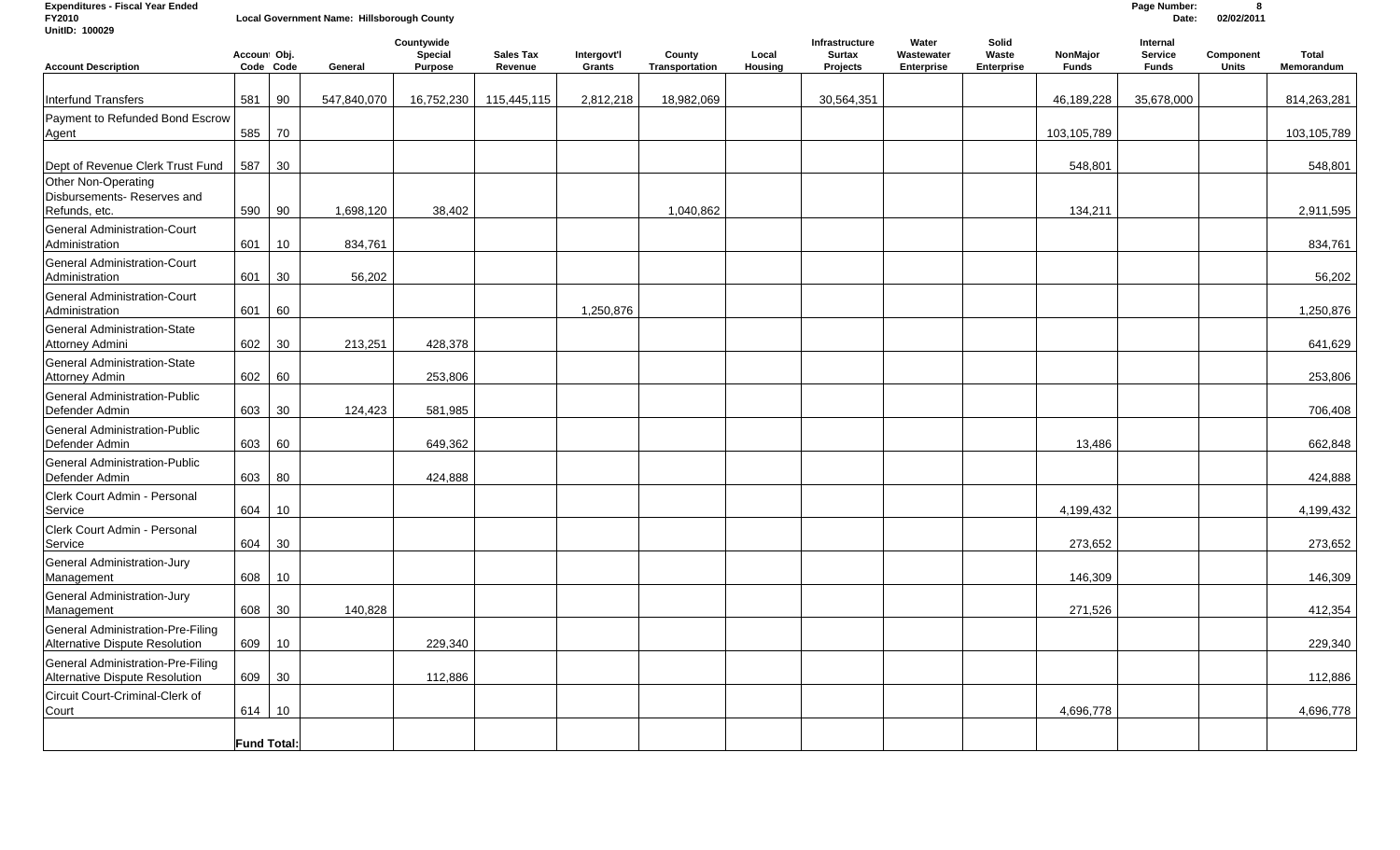**Expenditures - Fiscal Year Ended Page Number: 9 FY2010 Local Government Name: Hillsborough County Date: 02/02/2011**

| UnitID: 100029                                                      |                    |           |           | Countywide         |                             |                       |                          |                         | Infrastructure            | Water                    | Solid               |                          | Internal                       |                           |                            |
|---------------------------------------------------------------------|--------------------|-----------|-----------|--------------------|-----------------------------|-----------------------|--------------------------|-------------------------|---------------------------|--------------------------|---------------------|--------------------------|--------------------------------|---------------------------|----------------------------|
| <b>Account Description</b>                                          | Accoun Obj.        | Code Code | General   | Special<br>Purpose | <b>Sales Tax</b><br>Revenue | Intergovt'l<br>Grants | County<br>Transportation | Local<br><b>Housing</b> | <b>Surtax</b><br>Projects | Wastewater<br>Enterprise | Waste<br>Enterprise | NonMajor<br><b>Funds</b> | <b>Service</b><br><b>Funds</b> | Component<br><b>Units</b> | <b>Total</b><br>Memorandum |
| Circuit Court-Criminal-Clerk of<br>Court                            | 614                | 30        |           |                    |                             |                       |                          |                         |                           |                          |                     | 141,399                  |                                |                           | 141,399                    |
|                                                                     |                    |           |           |                    |                             |                       |                          |                         |                           |                          |                     |                          |                                |                           |                            |
| Circuit Court-Criminal-Drug Court                                   | 622                | 10        |           | 355,594            |                             |                       |                          |                         |                           |                          |                     |                          |                                |                           | 355,594                    |
| Circuit Court-Criminal-Drug Court                                   | 622                | 30        |           | 233,997            |                             | 92,900                |                          |                         |                           |                          |                     |                          |                                |                           | 326,897                    |
| Circuit Court-Criminal-Community<br>Service Programs                | 624                | 10        |           | 156,816            |                             | 18,642                |                          |                         |                           |                          |                     |                          |                                |                           | 175,458                    |
| Circuit Court-Criminal-Community<br>Service Programs                | 624                | 30        |           | 3,756              |                             | 601,088               |                          |                         |                           |                          |                     |                          |                                |                           | 604,844                    |
| Circuit Court-Criminal-Community<br>Service Programs                | 624                | 60        |           |                    |                             | 3,387                 |                          |                         |                           |                          |                     |                          |                                |                           | 3,387                      |
| Circuit Court-Criminal-Community<br>Service Programs                | 624                | 80        | 75,000    |                    |                             | 1,388                 |                          |                         |                           |                          |                     |                          |                                |                           | 76,388                     |
| Circuit Court-Criminal-Community<br>Service Programs                | 624                | 90        |           |                    |                             | 16,125                |                          |                         |                           |                          |                     |                          |                                |                           | 16,125                     |
| Circuit Court-Criminal-Other Circuit<br>Court Criminal Costs        | 629                | 30        |           |                    |                             | 46,546                |                          |                         |                           |                          |                     |                          |                                |                           | 46,546                     |
| Circuit Court-Criminal-Other Circuit<br><b>Court Criminal Costs</b> | 629                | 60        |           |                    |                             | 48,676                |                          |                         |                           |                          |                     |                          |                                |                           | 48,676                     |
| Circuit Court-Civil-Clerk of Court                                  | 634                | 10        |           |                    |                             |                       |                          |                         |                           |                          |                     | 3,338,114                |                                |                           | 3,338,114                  |
| Circuit Court-Civil-Clerk of Court                                  | 634                | 30        |           |                    |                             |                       |                          |                         |                           |                          |                     | 81,797                   |                                |                           | 81,797                     |
| Circuit Court-Civil-Clerk of Court                                  | 634                | 60        |           |                    |                             |                       |                          |                         |                           |                          |                     | 4,998                    |                                |                           | 4,998                      |
| Circuit Court-Family-Clerk of Court                                 | 654                | 10        |           |                    |                             |                       |                          |                         |                           |                          |                     | 1,294,368                |                                |                           | 1,294,368                  |
| Circuit Court-Family-Clerk of Court                                 | 654                | 30        |           |                    |                             |                       |                          |                         |                           |                          |                     | 193,783                  |                                |                           | 193,783                    |
| Circuit Court-Family-Alternative<br><b>Dispute Resolutions</b>      | 662                | 10        |           |                    |                             | (8, 177)              |                          |                         |                           |                          |                     |                          |                                |                           | (8, 177)                   |
| Circuit Court-Family-Alternative<br><b>Dispute Resolutions</b>      | 662                | 30        |           |                    |                             | 13,196                |                          |                         |                           |                          |                     |                          |                                |                           | 13,196                     |
| Circuit Court-Family-Court Based<br>Victim Services                 | 667                | 10        | 2,225,358 |                    |                             |                       |                          |                         |                           |                          |                     |                          |                                |                           | 2,225,358                  |
| Circuit Court-Family-Court Based<br>Victim Services                 | 667                | 30        | 52,457    |                    |                             |                       |                          |                         |                           |                          |                     |                          |                                |                           | 52,457                     |
|                                                                     | <b>Fund Total:</b> |           |           |                    |                             |                       |                          |                         |                           |                          |                     |                          |                                |                           |                            |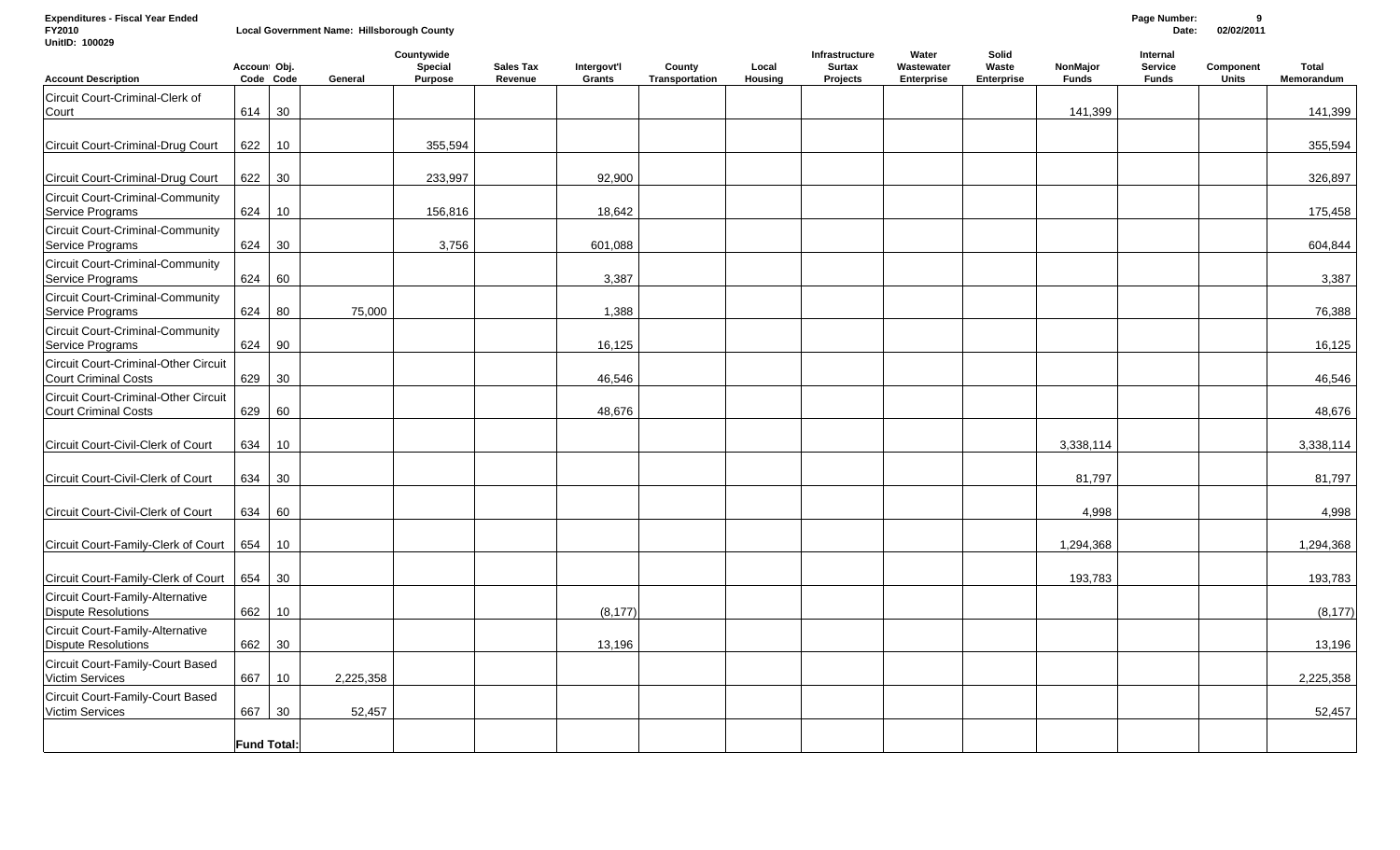**Expenditures - Fiscal Year Ended Page Number: 10 Local Government Name: Hillsborough County** 

| UnitID: 100029                                                   |                    |           |            |                                  |                             |                       |                          |                         |                                             |                                   |                                     |                          |                                     |                           |                            |
|------------------------------------------------------------------|--------------------|-----------|------------|----------------------------------|-----------------------------|-----------------------|--------------------------|-------------------------|---------------------------------------------|-----------------------------------|-------------------------------------|--------------------------|-------------------------------------|---------------------------|----------------------------|
| <b>Account Description</b>                                       | Accoun Obj.        | Code Code | General    | Countywide<br>Special<br>Purpose | <b>Sales Tax</b><br>Revenue | Intergovt'l<br>Grants | County<br>Transportation | Local<br><b>Housing</b> | Infrastructure<br><b>Surtax</b><br>Projects | Water<br>Wastewater<br>Enterprise | Solid<br>Waste<br><b>Enterprise</b> | NonMajor<br><b>Funds</b> | Internal<br>Service<br><b>Funds</b> | Component<br><b>Units</b> | <b>Total</b><br>Memorandum |
| Circuit Court-Family-Other Family<br>Court Programs              | 669                | 10        |            | 287,182                          |                             |                       |                          |                         |                                             |                                   |                                     |                          |                                     |                           | 287,182                    |
| Circuit Court-Family-Other Family<br>Court Progr                 | 669                | 30        |            | 7,264                            |                             |                       |                          |                         |                                             |                                   |                                     |                          |                                     |                           | 7,264                      |
| Circuit Court-Juvenile-Clerk of<br>Court                         | 674                | 10        |            |                                  |                             |                       |                          |                         |                                             |                                   |                                     | 1,971,099                |                                     |                           | 1,971,099                  |
| Circuit Court-Juvenile-Clerk of<br>Court                         | 674                | 30        |            |                                  |                             |                       |                          |                         |                                             |                                   |                                     | 22,959                   |                                     |                           | 22,959                     |
| Circuit Court-Juvenile-Alternative<br><b>Dispute Resolutions</b> | 682                | 10        |            | 386,632                          |                             |                       |                          |                         |                                             |                                   |                                     |                          |                                     |                           | 386,632                    |
| Circuit Court-Juvenile-Alternative<br><b>Dispute Resolutions</b> | 682                | 30        |            | 28,951                           |                             |                       |                          |                         |                                             |                                   |                                     |                          |                                     |                           | 28,951                     |
| Circuit Court-Juvenile-Guardian Ad<br>Litem                      | 685                | 10        | 178,257    |                                  |                             |                       |                          |                         |                                             |                                   |                                     |                          |                                     |                           | 178,257                    |
| Circuit Court-Juvenile-Guardian Ad<br>Litem                      | 685                | 30        | 39,793     |                                  |                             |                       |                          |                         |                                             |                                   |                                     |                          |                                     |                           | 39,793                     |
| Circuit Court-Juvenile-Guardian Ad<br>Litem                      | 685                | 60        | 2,963      |                                  |                             |                       |                          |                         |                                             |                                   |                                     |                          |                                     |                           | 2,963                      |
| Circuit Court-Juvenile-Other                                     | 689                | 30        |            |                                  |                             | 71,880                |                          |                         |                                             |                                   |                                     |                          |                                     |                           | 71,880                     |
| Circuit Court-Probate-Clerk of Court   694                       |                    | 10        |            |                                  |                             |                       |                          |                         |                                             |                                   |                                     | 1,246,511                |                                     |                           | 1,246,511                  |
| Circuit Court-Probate-Clerk of Court 694                         |                    | 30        |            |                                  |                             |                       |                          |                         |                                             |                                   |                                     | 31,225                   |                                     |                           | 31,225                     |
| General Operations-Courthouse<br>Security                        | 711                | 10        | 14,767,808 |                                  |                             |                       |                          |                         |                                             |                                   |                                     |                          |                                     |                           | 14,767,808                 |
| General Operations-Courthouse<br>Security                        | 711                | 30        | 270,345    |                                  |                             |                       |                          |                         |                                             |                                   |                                     |                          |                                     |                           | 270,345                    |
| General Operations-Courthouse<br>Security                        | 711                | 60        | 25,532     |                                  |                             |                       |                          |                         |                                             |                                   |                                     |                          |                                     |                           | 25,532                     |
| General Operations-Courthouse<br>Facilities                      | 712                | 10        | 518,520    |                                  |                             |                       |                          |                         |                                             |                                   |                                     |                          |                                     |                           | 518,520                    |
| General Operations-Courthouse<br>Facilities                      | 712                | 30        | 2,662,635  | 14,352                           |                             | 400                   |                          |                         |                                             |                                   |                                     | 2,723                    |                                     |                           | 2,680,110                  |
| General Operations-Courthouse<br>Facilities                      | 712                | 60        | 58,408     |                                  |                             | 1,089,769             |                          |                         | 158,837                                     |                                   |                                     | 620,433                  |                                     |                           | 1,927,447                  |
| General Operations-Information<br>Systems                        | 713                | 10        | 3,809,954  | 347,793                          |                             |                       |                          |                         |                                             |                                   |                                     |                          |                                     |                           | 4,157,747                  |
|                                                                  | <b>Fund Total:</b> |           |            |                                  |                             |                       |                          |                         |                                             |                                   |                                     |                          |                                     |                           |                            |